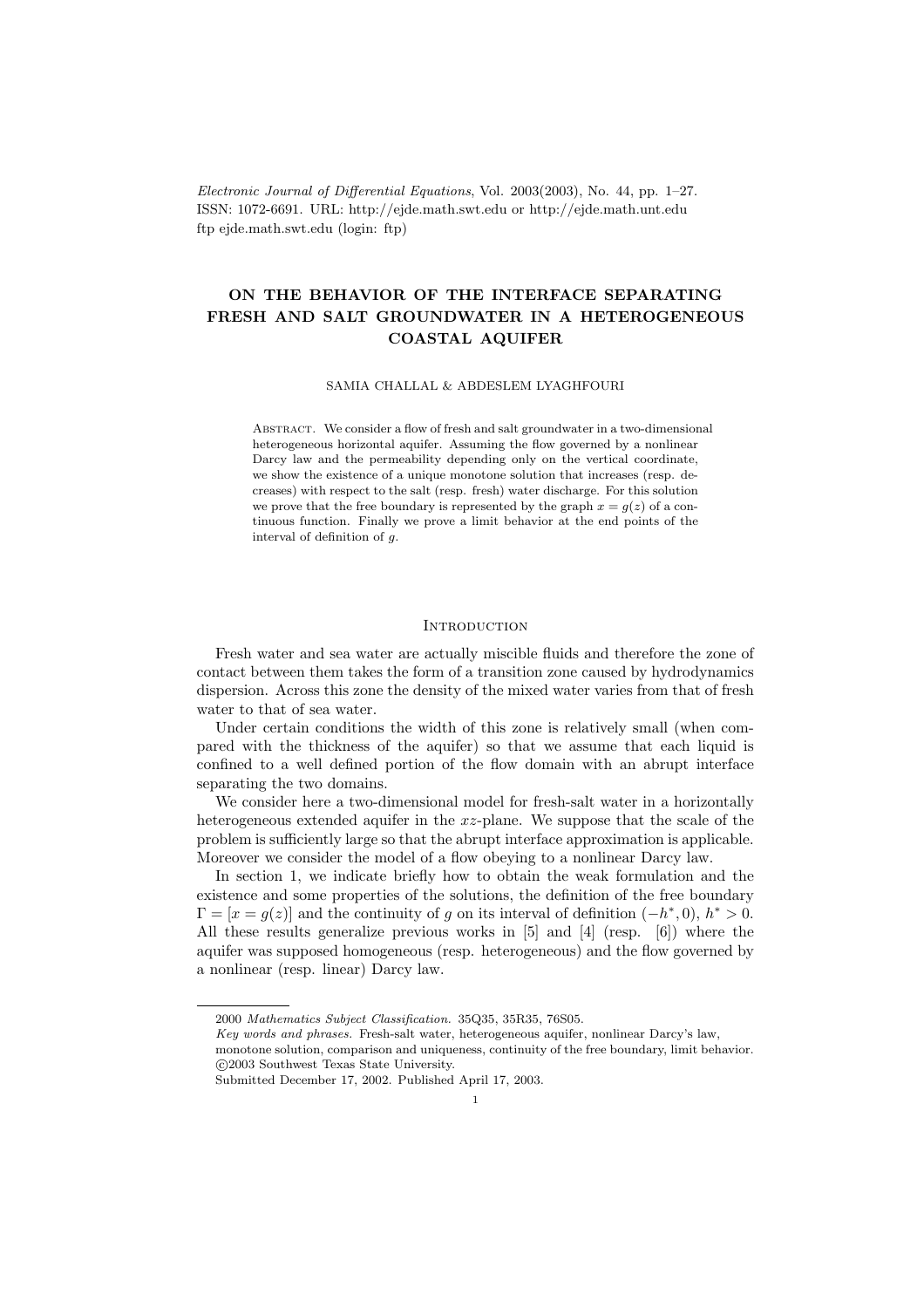The aim of this paper is to study the behavior of the free boundary when  $z \to -h^*$ and  $z \to 0$  under the assumption that the permeability of the porous medium depends only on z including the case of horizontal layers. Actually we establish in section 3 that  $\lim_{z\to -h^*} g(z) = +\infty$  by generalizing the proof given in [6]. We also give a second simple proof which works only for a constant permeability. Then we prove that  $\lim_{z\to 0} g(z) = g(0-)$  exists. We recall that in [1] the authors first proved (in the linear and homogeneous case) that  $\liminf_{z\to 0} g(z) > -\infty$  by using blow up arguments. They also proved that  $\limsup_{z\to 0} g(z) < 0$  and used this result to prove the existence of the limit  $g(0-)$ . Our proof does not assume  $\limsup_{z\to 0} g(z) < 0$ and is valid in the general case. Moreover we prove that  $g(0-)$  is finite in more general cases. Our proofs are systematically based on comparing the solution locally or globally with explicit functions satisfying similar equations. This method of comparison is developed in section 2 to show that the solution increases with respect to the salt water discharge  $Q_s$  and decreases with respect to the fresh water discharge  $Q_f$ . The uniqueness of the solution is obtained as a corollary of this monotonicity result. We also deduce a limit behavior of the solution when  $Q_f$  or  $Q_s$ goes to zero. Also by a comparison argument, when the permeability is constant, we give a simple proof of the fact that the set filled by fresh water is star shaped with the origin and the free boundary is non increasing in the region  $[x > 0]$ . These two last results were proved in the linear case in [1] by using blow up arguments. Our proofs based on monotonicity arguments are much simpler.

#### 1. Description of the model

In this paper we are interested with the study of a stationary flow of fresh and salt water in a heterogeneous coastal aquifer  $\Omega = \mathbb{R} \times (-h, 0), h > 0$ , with permeability  $A(X), X = (x, z) \in \mathbb{R}^2$ . The velocity and the pressure of the fluid are related by the following nonlinear Darcy law

$$
\mathbf{v} = -\left(\langle A(\nabla p + \gamma e_z), \nabla p + \gamma e_z \rangle\right)^{\frac{r-2}{2}} A(\nabla p + \gamma e_z)
$$
(1.1)

with  $r > 1$ ,  $e_z = (0, 1)$  and  $\gamma$  is given by

$$
\gamma = \gamma_f \chi(\Omega_f) + \gamma_s \chi(\Omega_s) \quad \text{with} \quad 0 < \gamma_f < \gamma_s \tag{1.2}
$$

where  $\gamma_f$  (resp.  $\gamma_s$ ) represents the specific weight of the fresh (resp. salt) water occupying the region  $\Omega_f$  (resp.  $\Omega_s$ ) of  $\Omega$ ,  $\chi(E)$  denotes the characteristic function of the set E.

Fresh water is injected over the segment  $[OA]$   $(A = (0, a)$  with  $a > 0)$  uniformly (see Figure 1) with a total amount of  $Q_f$ . From infinity at the left of the aquifer, salt water arrives with a total discharge of  $Q_s$ . We assume that the two fluids are unmixed and separated by an interface Γ. The part of the boundary  $\partial\Omega \setminus [OA]$  is assumed to be impervious and the flow incompressible. So the velocity satisfies

$$
\text{div } \mathbf{v} = 0 \quad \text{in } \Omega, \quad \mathbf{v} = -\frac{Q_f}{a} e_z \quad \text{on } [OA],
$$
\n
$$
\mathbf{v} \cdot \nu = 0 \quad \text{on } \partial\Omega \setminus [OA], \quad \mathbf{v}_i \cdot \nu = 0 \quad \text{on } \Gamma \quad (i = s, f),
$$
\n(1.3)

where  $\mathbf{v}_i$  is the restriction of  $\mathbf{v}$  to  $\Omega_i$  and  $\nu$  is the outward unit normal to  $\partial\Omega$  or  $\Gamma$ . We deduce from (1.3) that there exists a stream function  $\psi$  satisfying

$$
\mathbf{v} = \text{Rot}\,\psi = \left(-\frac{\partial\psi}{\partial z}, \frac{\partial\psi}{\partial x}\right) \quad \text{in } \Omega, \quad \psi = 0 \quad \text{on } \quad \Gamma,
$$
  

$$
\psi(x, -h) = Q_s \quad \text{and} \quad \psi(x, 0) = \phi_0(x) \quad \text{for } x \in \mathbb{R}
$$
 (1.4)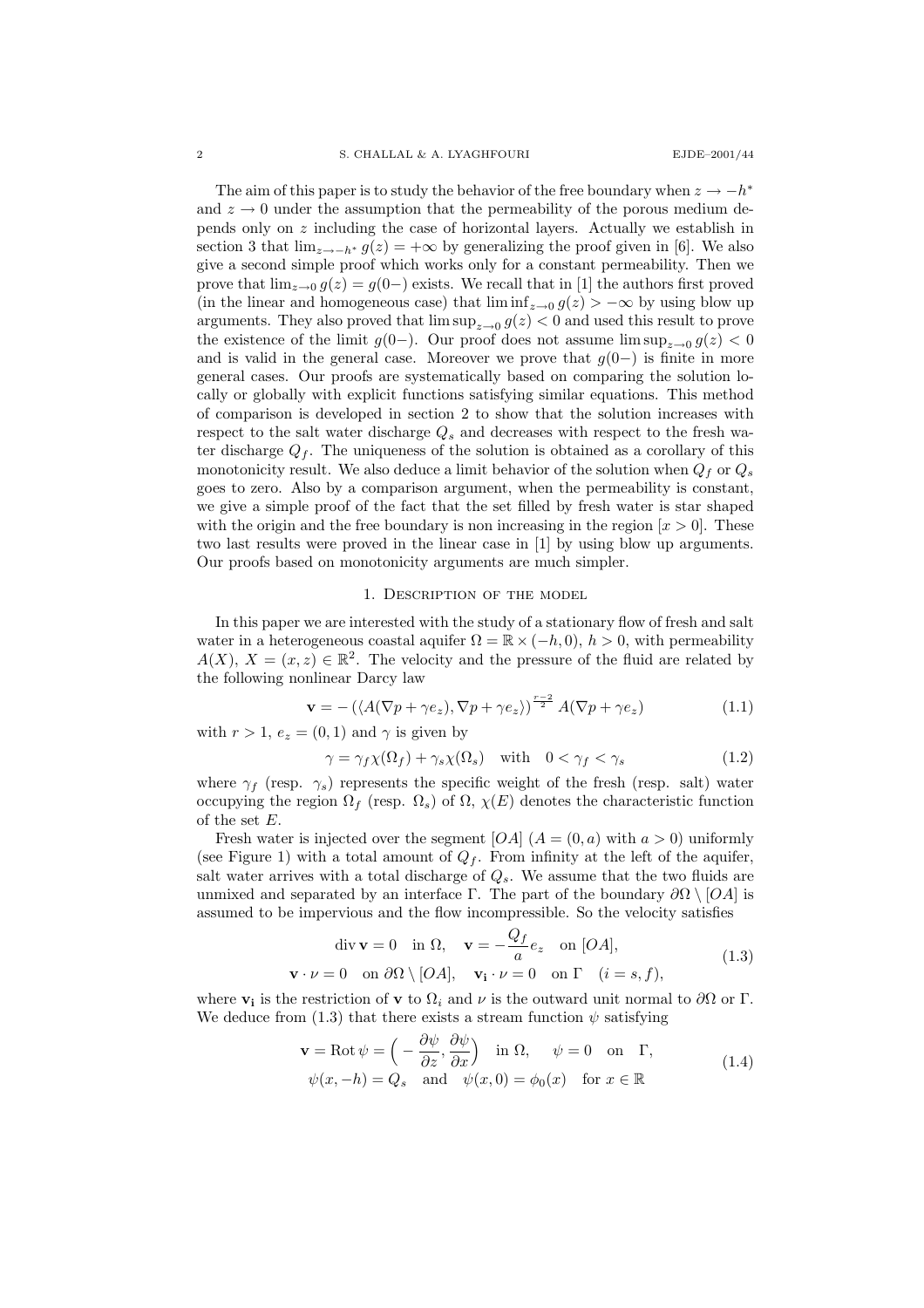



with

$$
\phi_0(x) = -Q_f \min\left(\frac{x^+}{a}, 1\right). \tag{1.5}
$$

We suppose the permeability matrix  $A(X)$  such that

$$
A(X) \in [L^{\infty}(\Omega)]^{4},
$$
  
\n
$$
\exists m_0 > 0: \ \langle A(X)\xi, \xi \rangle \ge m_0 |\xi|^2, \ \forall \xi \in \mathbb{R}^2, \quad \text{a.e. } X \in \Omega,
$$
\n
$$
t_A = A.
$$
\n(1.6)

Then there exists a unique symmetric and strictly elliptic matrix  $A$  satisfying  $A(X) = A<sup>t</sup> A = A<sup>2</sup>$  (see [7]). Then (1.1) becomes

$$
\mathbf{v} = -\langle \mathcal{A}(X)(\nabla p + \gamma e_z), \mathcal{A}(X)(\nabla p + \gamma e_z) \rangle^{(r-2)/2} \mathcal{A}(X) \mathcal{A}(X)(\nabla p + \gamma e_z)
$$
  
= -|\mathcal{A}(X)(\nabla p + \gamma e\_z)|^{r-2} \mathcal{A}(X) \mathcal{A}(X)(\nabla p + \gamma e\_z).

This leads to

$$
|\mathcal{A}^{-1}(X)\mathbf{v}| = |\mathcal{A}(X)(\nabla p + \gamma e_z)|^{r-1}
$$

and

$$
\nabla p + \gamma e_z = -|\mathcal{A}^{-1}(X)\mathbf{v}|^{\frac{2-r}{r-1}}\mathcal{A}^{-1}(X)(\mathcal{A}^{-1}(X)\mathbf{v}).
$$
\n(1.7)  
\n(0) we get by (1.4) and (1.7)

Now for  $\zeta \in \mathcal{D}(\Omega)$  we get by (1.4) and

$$
\int_{\Omega} (\nabla p + \gamma e_z) \operatorname{Rot} \zeta = -\int_{\Omega} |\mathcal{A}^{-1}(X) \operatorname{Rot} \psi|_{\overline{r-1}}^{\frac{2-r}{r-1}} \mathcal{A}^{-1}(X) (\mathcal{A}^{-1}(X) \operatorname{Rot} \psi) \cdot \operatorname{Rot} \zeta.
$$

If we set  $\overline{A}(X) = \frac{1}{\det A} A$ , then there exists a unique symmetric and strictly elliptic matrix  $B(X)$  such that  $\overline{A}(X) = B^2 = B \cdot B$  and for which we have

$$
{}^{t} \mathcal{A}^{-1}(X) (\mathcal{A}^{-1}(X) \operatorname{Rot} \psi) \cdot \operatorname{Rot} \zeta = \langle \overline{A}(X) \nabla \psi, \nabla \zeta \rangle = B(X) \nabla \psi \cdot B(X) \nabla \zeta.
$$

Therefore

$$
\int_{\Omega} |B(X)\nabla \psi|^{\frac{2-r}{r-1}} B(X)\nabla \psi \cdot B(X)\nabla \zeta + \gamma e_x \nabla \zeta = 0 \quad \forall \zeta \in \mathcal{D}(\Omega). \tag{1.8}
$$

Setting  $q = r/(r-1)$ , we deduce from (1.8) by taking  $\zeta \in \mathcal{D}(\Omega_i)$   $(i = f, s)$ 

$$
\operatorname{div} (\mathcal{B}(X,\psi)) = 0 \quad \text{in } \mathcal{D}'(\Omega_i) \quad i = f, s \tag{1.9}
$$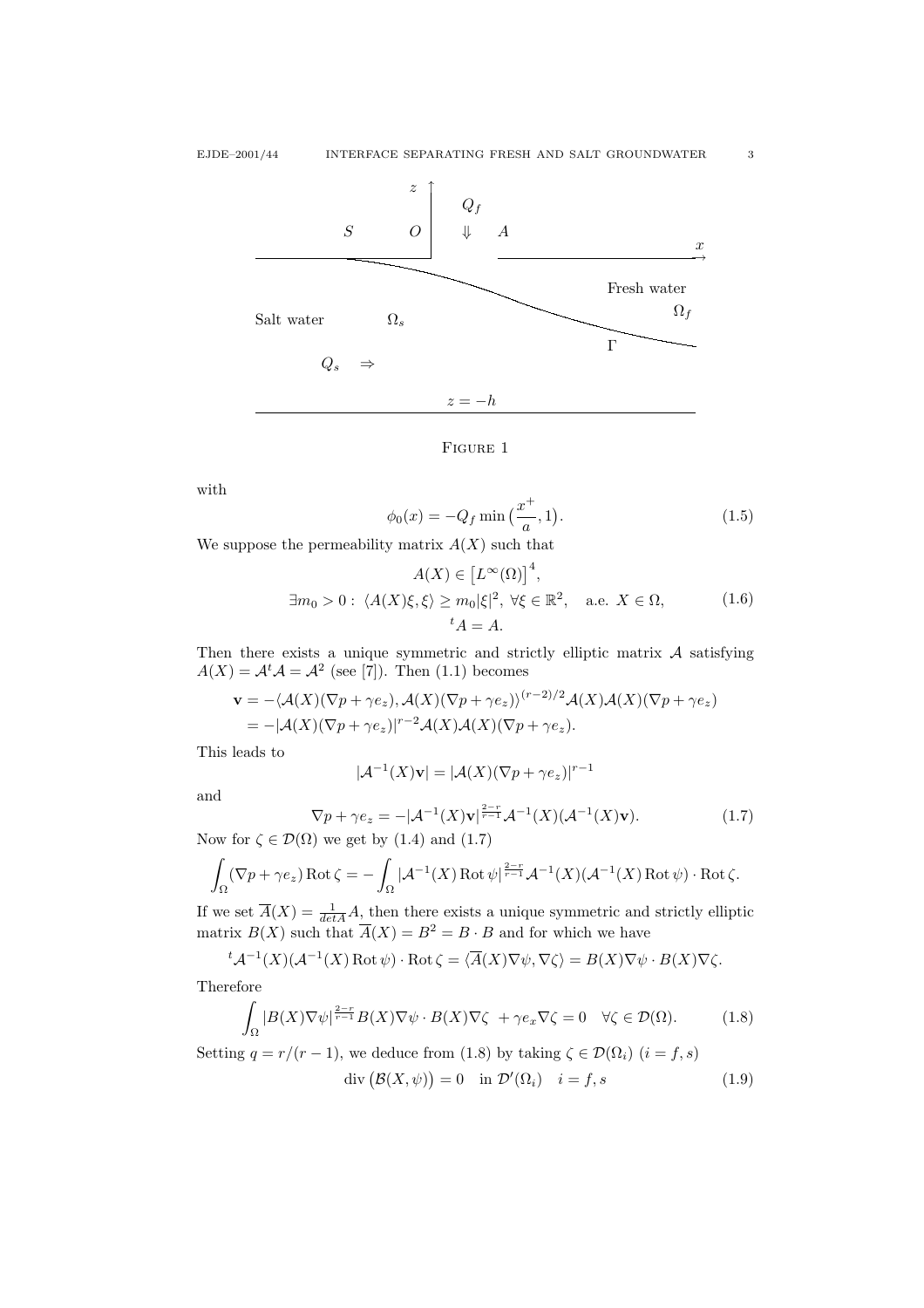with

$$
\mathcal{B}(X,\xi)=\langle \overline{A}(X)\xi,\xi\rangle^{\frac{q-2}{2}}\overline{A}(X)\xi.
$$

Moreover if we assume that

$$
\lim_{x \to +\infty} \psi(x, z) \le 0 \quad \text{for } (x, z) \in \Omega_f \quad \text{and} \quad \lim_{x \to \pm\infty} \psi(x, z) \ge 0 \quad \text{for } (x, z) \in \Omega_s
$$
\n(1.10)

and since

$$
\psi \le 0 \quad \text{on } \partial \Omega_f \quad \text{and} \quad \psi \ge 0 \quad \text{on } \partial \Omega_s,\tag{1.11}
$$

we deduce by  $(1.9)-(1.11)$  and the maximum principle for  $\beta$ -harmonic functions in unbounded domains (see [9], [10]) that

$$
\psi < 0 \quad \text{in } \Omega_f \quad \text{and} \quad \psi > 0 \quad \text{in } \Omega_s. \tag{1.12}
$$

It follows from (1.2) and (1.12) that  $\gamma \in H(\psi)$ , where H is the maximal monotone graph defined by

$$
H(t) = \gamma_f \chi([t < 0]) + [\gamma_f, \gamma_s] \chi([t = 0]) + \gamma_s \chi([t > 0]),
$$

 $[\gamma_f, \gamma_s]$  being the closed interval of R with endpoints  $\gamma_f$  and  $\gamma_s$ .

Then we are led to the following question:

- **problem (P)** Find  $(\psi, \gamma) \in W^{1,q}_{loc}(\Omega) \times L^{\infty}(\Omega)$  such that
	- (i)  $\int_{\Omega} |B(X)\nabla \psi|^{q-2} B(X) \nabla \psi \cdot B(X) \nabla \zeta + \gamma e_x \cdot \nabla \zeta = 0$  for all  $\zeta \in W_0^{1,q}(\Omega)$  with compact support in  $\overline{\Omega}$
	- (ii)  $\gamma \in H(\psi)$  a.e. in  $\Omega$
	- (iii)  $-Q_f \leq \psi \leq Q_s$  a.e. in  $\Omega$
	- (iv)  $\psi(x, -h) = Q_s$ ,  $\psi(x, 0) = \phi_0(x)$  for all  $x \in \mathbb{R}$ .

Adapting technics in [4], [5] and [6] we prove the following theorems.

- **Theorem 1.1.** (i) There exists a solution  $(\psi, \gamma)$  of  $(P)$  that satisfies  $\psi \in$  $C^{0,\alpha}_{\text{loc}}(\bar\Omega)$  for some  $\alpha \in (0,1)$ . Moreover if  $A(X) \in C^{0,\sigma}_{\text{loc}}(\Omega)$ , then  $\psi \in$  $C^{1,\beta}_{\text{loc}}(\Omega \setminus [\psi = 0]), \sigma, \beta \in (0,1).$ 
	- (ii) If  $B(X) = B(z)$ , then there exists a monotone solution  $(\psi, \gamma)$  of  $(P)$  in the following sense:

$$
\partial_x \psi \le 0 \quad and \quad \partial_x \gamma \le 0 \quad in \ \mathcal{D}'(\Omega). \tag{1.13}
$$

For the rest of this article, we assume that

$$
B(X) = B(z) = (B_{ij}(z))_{1 \le i,j \le 2} \text{ a.e. in } \Omega
$$
 (1.14)

and will consider only monotone solutions. Moreover we need to introduce the following two functions defined for  $z \in [-h, 0]$ .

$$
v_{+\infty}(z) = -Q_f + (Q_s + Q_f)\phi_1(z), \quad v_{-\infty}(z) = Q_s\phi_1(z)
$$
 (1.15)

where

$$
\phi_1(z) = \frac{\int_z^0 \frac{ds}{(B_{12}^2 + B_{22}^2)^{q'/2}(s)}}{\int_{-h}^0 \frac{ds}{(B_{12}^2 + B_{22}^2)^{q'/2}(s)}}.
$$

Then we have the following theorem.

**Theorem 1.2.** Let  $(\psi, \gamma)$  be a solution of  $(P)$  and let  $\Omega_{m,n} = (m, n) \times (-h, 0)$  for  $m, n \in \mathbb{R}$ .

(i) For  $r = \max(q, 2)$ , we have  $\lim_{R \to \pm \infty} \int_{\Omega_{R,R+1}} |\nabla(\psi - v_{\pm \infty})|^r = 0$ .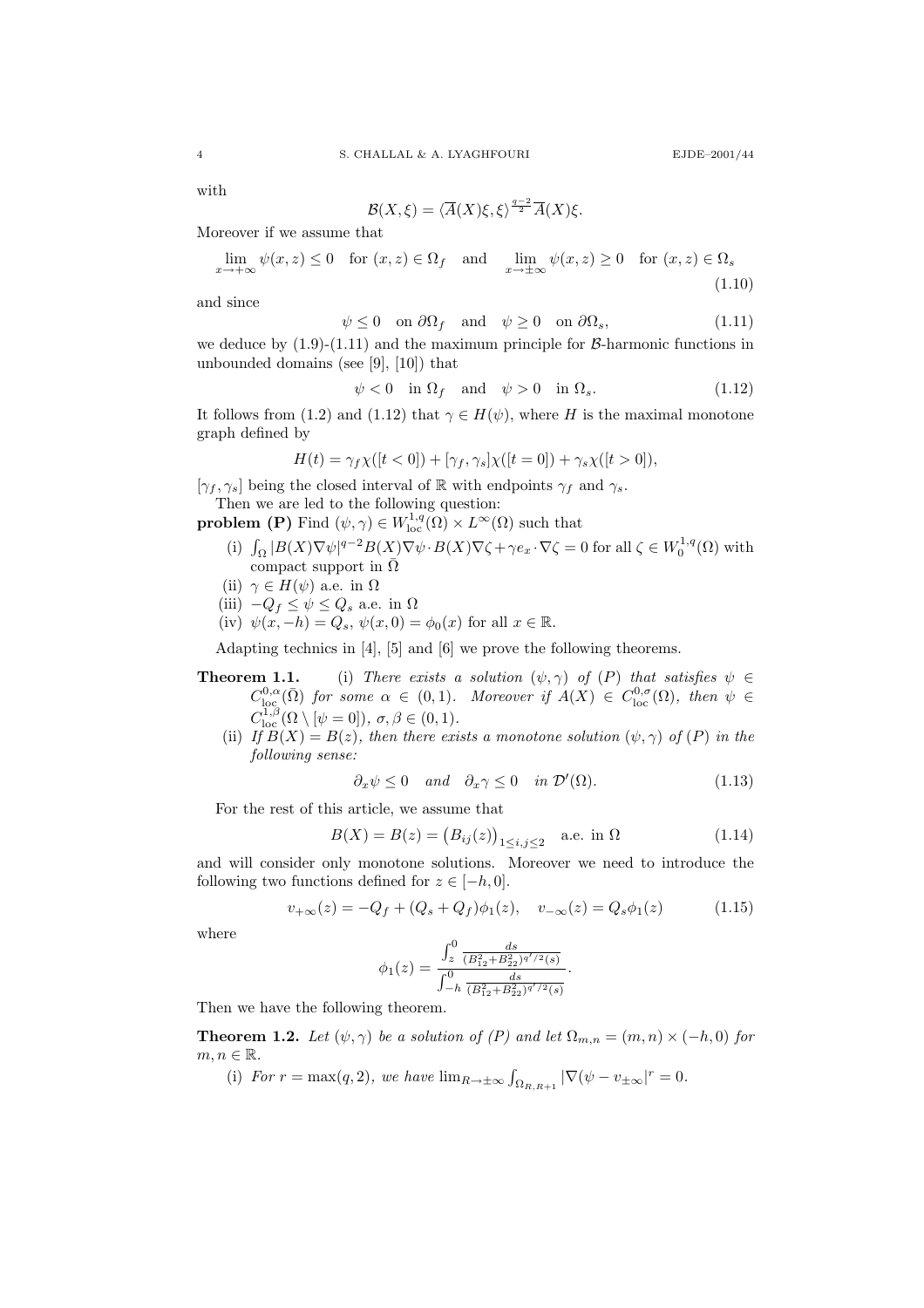- (ii) For all  $z \in [-h, 0], \psi(x, z) \to v_{+\infty}(z)$  as  $x \to \pm \infty$ .
- (iii)  $v_{+\infty} \leq \psi \leq v_{-\infty}$  in  $\Omega$ .
- (iv)  $\gamma(x+R, z) \rightharpoonup \gamma_{\pm \infty}(z)$  in  $L^{q'}(\Omega_{0,1})$  as  $R \to \pm \infty$ , where  $\gamma_{\pm \infty} \in H(v_{\pm \infty})$ .

**Remark 1.** From  $(iii)$ , one can see that the strip  $\mathbb{R} \times (-h, -h^*)$  is contained in  $[\psi > 0]$ , where  $h^* \in (0, h)$  is defined by  $\phi_1(-h^*) = \frac{Q_f}{Q_s + Q_f}$ . Therefore, the free boundary  $\Gamma = [\psi = 0]$  is contained in  $\mathbb{R} \times [-h^*, 0)$ .

Arguing as in [4] and [6] we can prove the continuity of the free boundary. The proof needs Lemma 15 (see Appendix) which requires the following regularity of B: If  $q \neq 2$ , then

$$
B(z) \in C_{\text{loc}}^{0,1}(-h,0). \tag{1.16}
$$

**Remark 2.** Under assumption (1.16), the critical points of any  $\beta$ −harmonic function in  $\Omega$  are isolated (see [2]). For the rest of this article, we assume that (1.16) is satisfied.

**Theorem 1.3.** There exists a continuous function  $g: (-h^*, 0) \to \mathbb{R}$  such that

$$
[x=g(z)]\subset \Gamma\subset [x=g(z)]\cup [z=-h^*].
$$

**Corollary 1.** (i)  $\gamma = \gamma_s \chi([\psi > 0]) + \gamma_f \chi([\psi < 0])$  a.e. in  $\Omega$ .

(ii) The sets  $[\psi > 0]$  and  $[\psi < 0]$  are connected by arcs.

# 2. Comparison and Uniqueness

In this section we prove that solutions of  $(P)$  increase with respect to  $Q_s$  and decrease with respect to  $Q_f$ . As a consequence we obtain the uniqueness of the solution of  $(P)$ . Let us denote by  $(P(Q_s, Q_f))$  the problem  $(P)$  corresponding to  $Q_s$  and  $Q_f$ . Then we have the following comparison result

**Theorem 2.1.** Let  $(\psi_1, \gamma_1)$  and  $(\psi_2, \gamma_2)$  be solutions of Problems  $(P(Q_{s_1}, Q_{f_1}))$  and  $(P(Q_{s_2}, Q_{f_2}))$  respectively. If  $Q_{s_1} \leq Q_{s_2}$  and  $Q_{f_2} \leq Q_{f_1}$ , then we have  $\psi_1 \leq \psi_2$ and  $\gamma_1 \leq \gamma_2$  a.e. in  $\Omega$ .

The proof of this theorem follows an idea in [4] and uses a recent result due to Alessandrini and Sigalotti [2] regarding isolation of critical points of B-harmonic functions in planar domains. First we prove the following lemma

Lemma 1. Under the assumptions of Theorem 2.1,

$$
T(\zeta) = \int_{\Omega} \left( \mathcal{B}(z, \nabla \psi_1) - \mathcal{B}(z, \nabla \psi_0) + (\gamma_1 - \gamma_0) e_x \right) . \nabla \zeta = 0 \quad \forall \zeta \in \mathcal{D}(\mathbb{R}^2),
$$

where  $\psi_0 = \min(\psi_1, \psi_2)$  and  $\gamma_0 = \min(\gamma_1, \gamma_2)$ .

*Proof.* Let  $\zeta \in \mathcal{D}(\mathbb{R}^2)$  and let  $K = \text{supp}\zeta$ ,  $M = \text{sup}_K |\zeta|$ . Then there exists  $R_0 > a$ such that:  $\forall R \ge R_0, K \subset (-R, R) \times \mathbb{R}$ . Consider  $\zeta_R = M$ . min  $(1, (-|x| + R + 1)^+)$ and set  $\zeta_1 = \zeta + \zeta_R$ ,  $\zeta_2 = \zeta_R - \zeta$ . Then for  $\epsilon > 0$  and  $i = 1, 2$ ,  $\min(\zeta_i, \frac{\psi_1 - \psi_0}{\epsilon})$  is a test function and one has by the monotonicity of  $\mathcal{B}(z,.)$ 

$$
\int_{\left[\psi_1 - \psi_0 \ge \epsilon \zeta_i\right]} \left( \mathcal{B}(z, \nabla \psi_1) - \mathcal{B}(z, \nabla \psi_0) \right) \nabla \zeta_i + \int_{\Omega} (\gamma_1 - \gamma_0) . \zeta_{ix} \n\le \int_{\Omega} (\gamma_1 - \gamma_0) \left( \zeta_i - \frac{\psi_1 - \psi_0}{\epsilon} \right)_x^+.
$$
\n(2.1)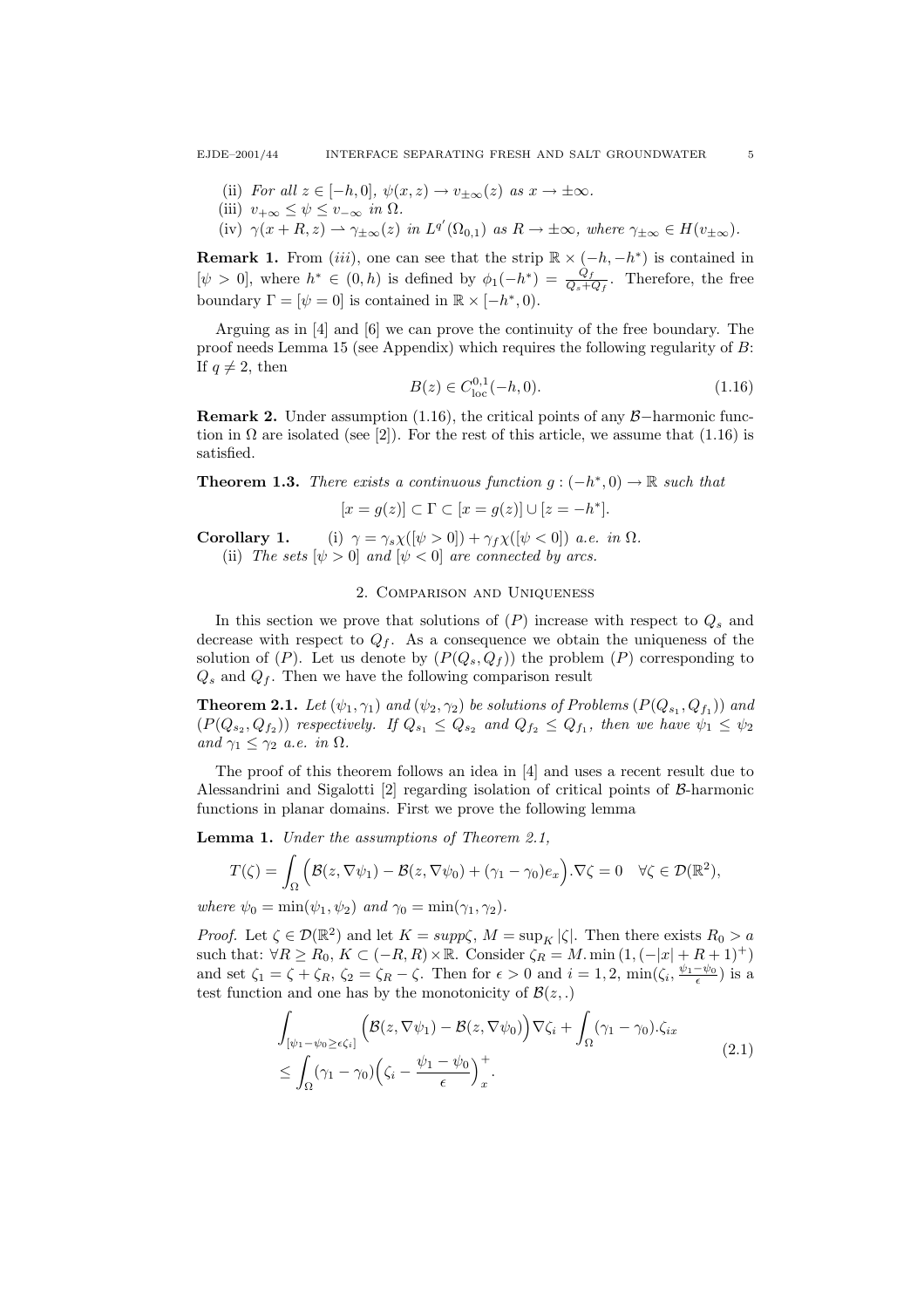Since  $Q_{s_1} \leq Q_{s_2}$  and  $Q_{f_2} \leq Q_{f_1}$  one has

$$
-h_1^* = \phi_1^{-1}\left(\frac{Q_{f_1}}{Q_{s_1} + Q_{f_1}}\right) \le \phi_1^{-1}\left(\frac{Q_{f_2}}{Q_{s_2} + Q_{f_2}}\right) = -h_2^*
$$

and then if we denote by  $I = \{ z \in (-h_2^*, 0) : g_2(z) < g_1(z) \}$ 

$$
\int_{\Omega} (\gamma_1 - \gamma_0) \left( \zeta_i - \frac{\psi_1 - \psi_0}{\epsilon} \right)_x^+
$$
\n
$$
= \int_{[\psi_0 < 0 < \psi_1]} (\gamma_s - \gamma_f) \left( \zeta_i - \frac{\psi_1 - \psi_0}{\epsilon} \right)_x^+
$$
\n
$$
= (\gamma_s - \gamma_f) \int_I \int_{g_2(z)}^{g_1(z)} \left( \zeta_i - \frac{\psi_1 - \psi_0}{\epsilon} \right)_x^+
$$
\n
$$
= (\gamma_s - \gamma_f) \int_I \left( \zeta_i + \frac{\psi_2}{\epsilon} \right)_x^+ (g_1(z), z) - \left( \zeta_i - \frac{\psi_1}{\epsilon} \right)_x^+ (g_2(z), z) dz
$$

which goes to zero when  $\epsilon \to 0$ . So from  $(2.1)$  we get  $T(\zeta_i) \leq 0$  for  $i = 1, 2$ . This leads to

$$
T(\zeta_R) \le T(\zeta) \le -T(\zeta_R). \tag{2.2}
$$

Moreover we have

$$
T(\zeta_R) = M \int_{\Omega_{-R-1,-R}} (\mathcal{B}(z, \nabla \psi_1) - \mathcal{B}(z, \nabla \psi_0)) \cdot e_x + M \int_{\Omega_{-R-1,-R}} (\gamma_1 - \gamma_0) - M \int_{\Omega_{R,R+1}} (\mathcal{B}(z, \nabla \psi_1) - \mathcal{B}(z, \nabla \psi_0)) \cdot e_x + M \int_{\Omega_{R,R+1}} (\gamma_1 - \gamma_0).
$$

Using Theorem 1.2 and the fact that we have either  $v_{+\infty}^1 \equiv v_{+\infty}^2$  or  $v_{+\infty}^1 < v_{+\infty}^2$ in  $(-h, 0)$ , we deduce (see [6, 4]) that  $\lim_{R\to+\infty} T(\zeta_R) = 0$  which leads by (2.2) to  $T(\zeta) = 0.$ 

*Proof of Theorem 2.1.* Let us denote by D the domain  $[\psi_1] < 0$  (see Corollary 1). First we remark from Lemma 1 that  $(\psi_0, \gamma_0)$  is also a solution of  $(P(Q_{s_0}, Q_{f_0}))$ , that  $\psi_0$  and  $\psi_1$  are B-Harmonic in D and that  $\mathcal{B}(z, \nabla \psi_0) \cdot \nu = \mathcal{B}(z, \nabla \psi_1) \cdot \nu$  on  $(a, +\infty) \times \{0\}.$ 

Since we have  $\psi_0 \leq \psi_1$  in D,  $\psi_0 = \psi_1$  on  $(a, +\infty) \times \{0\}$  and  $\psi_0, \psi_1 \in C^1(D \cup$  $(a, +\infty) \times \{0\}$ , it is enough according to Lemma 14, to prove that  $\nabla \psi_1$  does not vanish on some part  $\Gamma_0$  of  $(a, +\infty) \times \{0\}$ . Assume that for some  $x_1 > a$  and 0 <  $r < \frac{x_1-a}{2}$  we have  $\nabla \psi_1(x,0) = 0$   $\forall x \in (x_1 - r, x_1 + r)$ . Let  $B_r(x_1,0)$  be the ball of center  $(x_1, 0)$  and radius r. If we extend  $\psi_1$  by  $-Q_{f_1}$  and  $\mathcal{B}(z, \xi)$  by  $\mathcal{B}(0, \xi)$  to  $B_r(x_1,0) \setminus \overline{D}$ , it is clear that  $\psi_1 \in W^{1,q}(B_r(x_1,0))$  and is B-Harmonic in  $B_r(x_1,0)$ . Since the zeros of the gradient of a nonconstant  $\beta$ -Harmonic function are isolated (see [2]) and  $\nabla \psi_1 = 0$  in  $B_r(x_1, 0) \cap [z > 0]$ , we deduce that  $\psi_1 = -Q_{f_1}$  in  $B_r(x_1, 0)$ . By the monotonicity of  $\psi_1$  this leads to  $\psi_1 = -Q_{f_1}$  in the strip  $[x_1, +\infty) \times (-r, 0)$ which contradicts the asymptotic behavior of  $\psi_1$  at  $+\infty$ . So there exists  $x'_1 \in$  $(x_1 - r, x_1 + r)$  such that  $\nabla \psi_1(x'_1, 0) \neq 0$ . Since  $\psi_1 \in C^1(D \cup (a, +\infty) \times \{0\})$  there exists  $r' > 0$  such that  $\nabla \psi_1(x,0) \neq 0 \,\forall x \in (x'_1 - r', x'_1 + r')$ . Therefore we get  $\psi_0 = \psi_1$  in D. In particular  $\psi_0 = \psi_1$  in  $[\psi_0 < 0]$ . Similarly one can prove that  $\psi_0 = \psi_1$  in  $[\psi_0 > 0]$  and then by continuity  $\psi_0 = \psi_1$  in  $\Omega$ . Using Corollary 1 we deduce that  $\gamma_0 = \gamma_1$  in  $\Omega$ .

As a direct consequence of Theorem 2.1, we have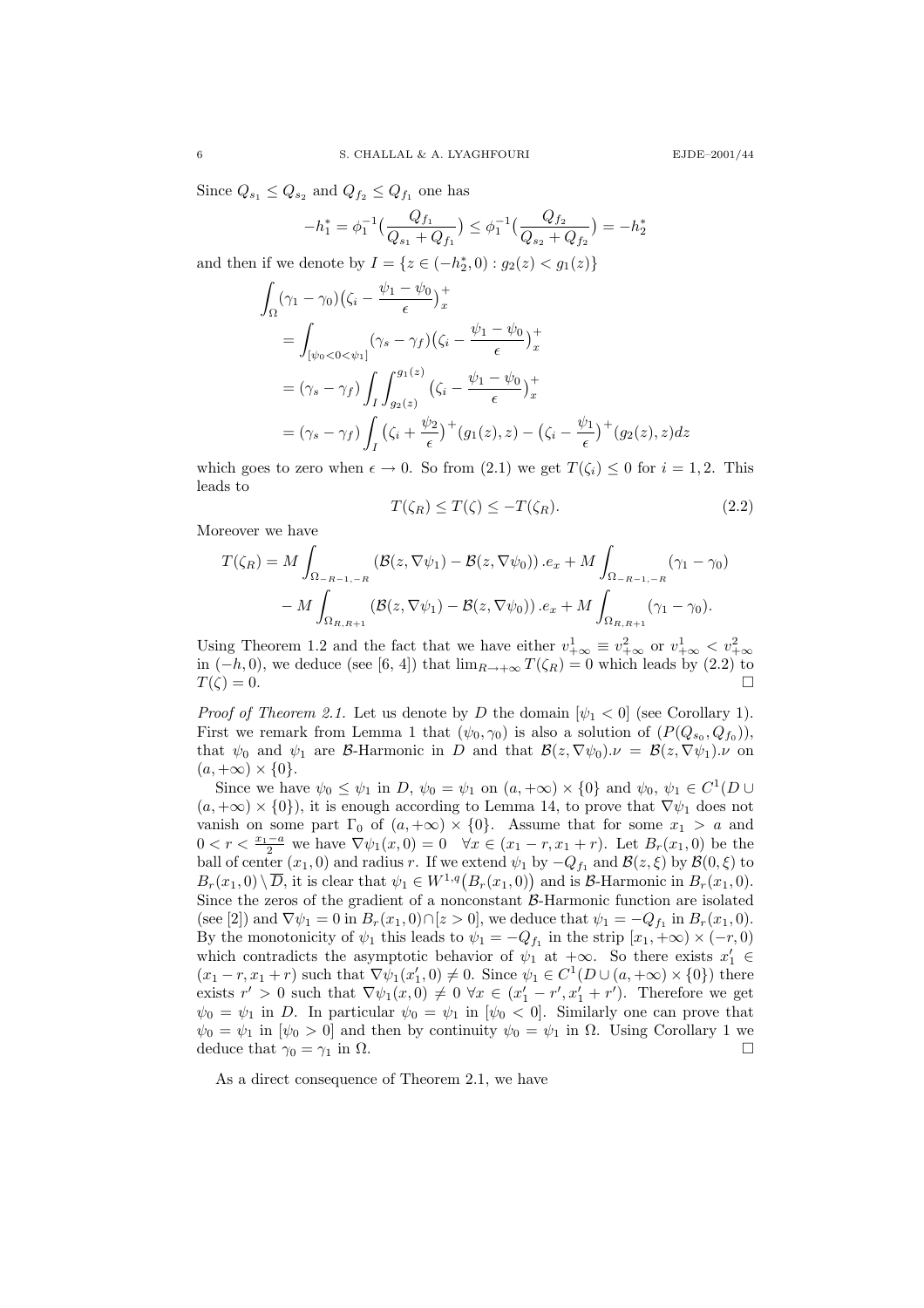#### **Corollary 2.** The solution of problem  $(P)$  is unique.

According to Theorem 2.1 the solution of  $(P)$  decreases with respect to  $Q_f$  and increases with respect to  $Q_s$ . Intuitively one would expect that as  $Q_f \to 0$  (resp.  $Q_s \rightarrow 0$ ) the aquifer would be saturated by salt (resp. fresh) water only. More precisely we have

**Theorem 2.2.** Let  $(\psi_{Q_f}, \gamma_{Q_f})$  be the solution of  $(P(Q_s, Q_f))$ . We have

$$
(\psi_{Q_f}, \gamma_{Q_f}) \to (v_{-\infty}, \gamma_s) \quad in \ W^{1,q}_{\mathrm{loc}}(\Omega) \times L^{q'}_{\mathrm{loc}}(\Omega) \ \text{as} \ Q_f \to 0,
$$

where  $v_{-\infty}$  is given by (1.15).

*Proof.* Using the monotonicity of  $\psi_{Q_f}$  and  $\gamma_{Q_f}$  with respect to  $Q_f$  and the fact that the two functions are uniformly bounded, we deduce by Beppo-Levi's theorem that there exists two functions  $\psi$ ,  $\gamma$  such that

$$
\begin{aligned}\n\psi_{Q_f} \to \psi &\quad \text{in } L^r_{\text{loc}}(\Omega) \text{ a.e. in } \Omega\\ \gamma_{Q_f} \to \gamma &\quad \text{in } L^r_{\text{loc}}(\Omega) \quad \forall r \ge 1.\n\end{aligned}
$$

Now let  $m > a$  and  $\eta \in W^{1,\infty}(\mathbb{R})$  such that  $0 \leq \eta \leq 1$ ,  $\eta = 1$  in  $(-m, m)$ ,  $\eta = 0$ for  $|x| \ge m+1$  and  $|\eta'| \le 1$ . Let  $\Phi(x, z) = \phi_0(x) + \phi_1(z)(Q_s - \phi_0(x))$ . Then  $\eta^q(\psi_{Q_f} - \Phi)$  is a test function for  $(P(Q_s, Q_f))$  and we have

$$
\begin{aligned} &\int_{\Omega_{m+1}} \eta^q |B(z)\nabla \psi_{Q_f}|^q \\ &= \int_{\Omega_{m+1}} \eta^q |B(z)\nabla \psi_{Q_f}|^{q-2} B(z)\nabla \psi_{Q_f} \cdot B(z)\nabla \Phi \\ &\quad - \int_{\Omega_{m+1}} q \eta^{q-1} (\psi_{Q_f} - \Phi) |B(z)\nabla \psi_{Q_f}|^{q-2} B(z)\nabla \psi_{Q_f} \cdot B(z)\nabla \eta \\ &\quad - \int_{\Omega_{m+1}} \gamma_{Q_f} \eta^q \partial_x \psi_{Q_f} + \int_{\Omega_{m+1}} \gamma_{Q_f} \eta^q \partial_x \Phi - \int_{\Omega_{m+1}} \gamma_{Q_f} (\psi_{Q_f} - \Phi) q \eta^{q-1} \eta'. \end{aligned}
$$

Since  $\psi_{Q_f}, \Phi, \nabla \Phi, \eta, \eta', \gamma_{Q_f}$  are uniformly bounded, we deduce by using Hölder's inequality

$$
|\psi_{Q_f}|_{1,q,\Omega_m} \leq c_m
$$

where  $c_m$  is a constant depending on m. Then by using a diagonal process we get, up to a subsequence

$$
\psi_{Q_f} \rightharpoonup \psi \quad \text{in } W^{1,q}_{\text{loc}}(\Omega).
$$

Let us show that this convergence holds strongly. Let  $m > a$  and let  $\rho \in \mathcal{D}(\Omega_m)$ ,  $\rho \geq 0$  in  $\Omega_m$ . Then  $\rho^q(\psi_{Q_f} - \psi)$  is a test function for  $(P(Q_s, Q_f))$  and we have

$$
\int_{\Omega_m} \rho^q |B(z)\nabla \psi_{Q_f}|^q
$$
\n
$$
= \int_{\Omega_m} \rho^q |B(z)\nabla \psi_{Q_f}|^{q-2} B(z)\nabla \psi_{Q_f} \cdot B(z)\nabla \psi
$$
\n
$$
- \int_{\Omega_m} q \rho^{q-1} (\psi_{Q_f} - \psi)|B(z)\nabla \psi_{Q_f}|^{q-2} B(z)\nabla \psi_{Q_f} \cdot B(z)\nabla \rho
$$
\n
$$
- \int_{\Omega_m} \rho^q \gamma_{Q_f} \partial_x (\psi_{Q_f} - \psi) - \int_{\Omega_m} \gamma_{Q_f} (\psi_{Q_f} - \psi) q \rho^{q-1} \partial_x \rho.
$$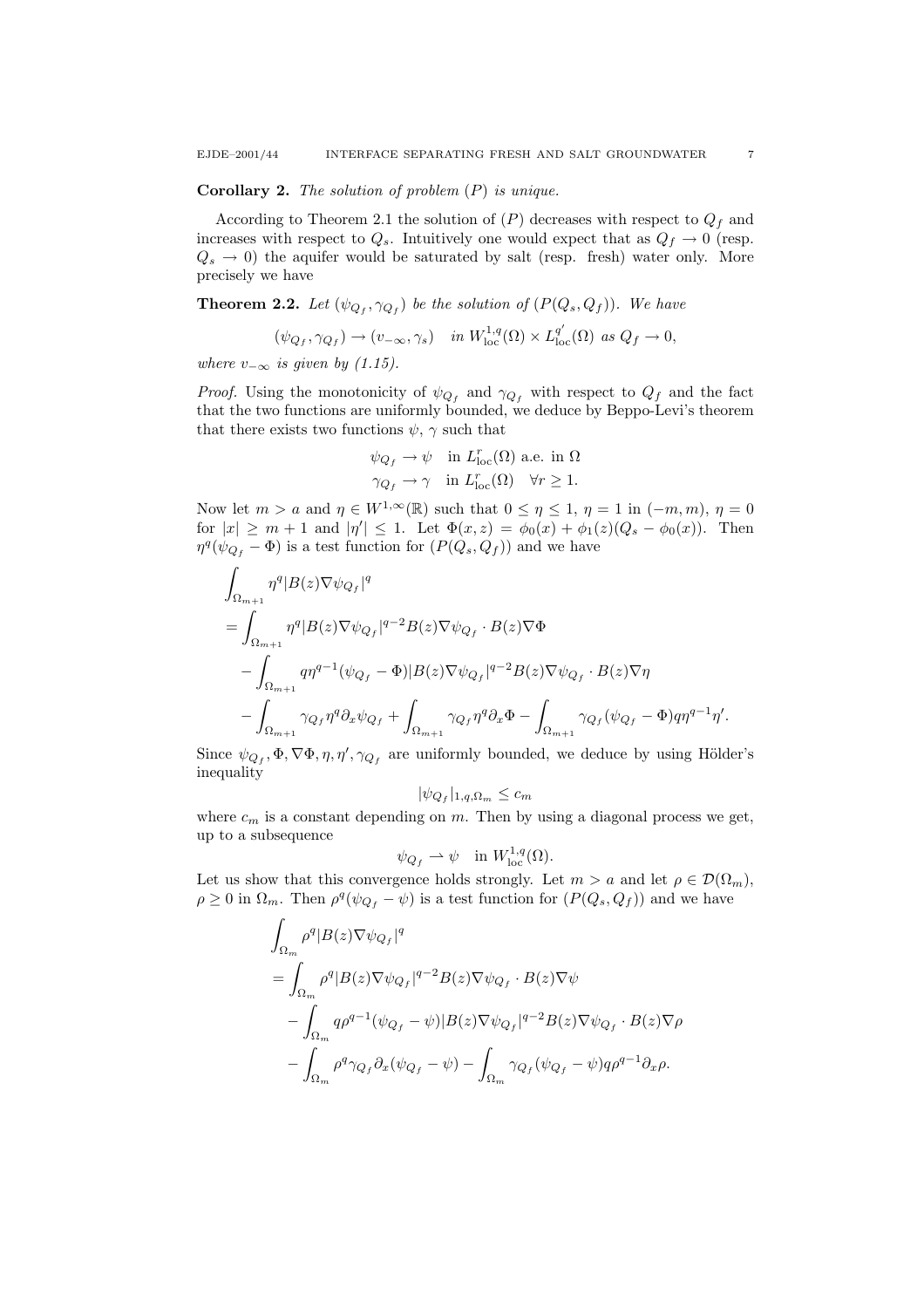Applying Hölder's inequality and letting  $Q_f \rightarrow 0$ , we get

$$
\limsup_{Q_f \to 0} \Big( \int_{\Omega_m} \rho^q |B(z)\nabla \psi_{Q_f}|^q \Big)^{1/q} \le \Big( \int_{\Omega_m} \rho^q |B(z)\nabla \psi|^q \Big)^{1/q}.
$$

Hence  $\rho^q B(z) \nabla \psi_{Q_f} \to \rho^q B(z) \nabla \psi$  in  $L^q(\Omega_m)$  and in particular

 $\nabla \psi_{Q_f} \to \nabla \psi$  in  $W^{1,q}_{loc}(\Omega)$ .

Now using the monotonicity with respect to  $Q_f$  and the continuity of  $\psi_{Q_f}$ , it follows by Dini's theorem

$$
\lim_{Q_f \to 0} \left( \lim_{R \to \pm \infty} \psi_{Q_f}(x + R, z) \right) = \lim_{R \to \pm \infty} \left( \lim_{Q_f \to 0} \psi_{Q_f}(x + R, z) \right)
$$

and

$$
\lim_{R \to \pm \infty} \psi(x + R, z) = \lim_{Q_f \to 0} v_{\pm \infty}^{Q_f}(z) = v_{-\infty}(z) \quad \text{for } (x, z) \in \Omega_{0,1},
$$

where  $v_{-\infty}^{Q_f}$  and  $v_{+\infty}^{Q_f}$  were defined by (1.15). Since  $\partial_x \psi \leq 0$ , we deduce that  $\psi(x, z) = v_{-\infty}(z) = Q_s \phi_1(z)$ . Moreover  $\gamma \in H(\psi)$  and  $\psi > 0$  in  $\Omega$ , so  $\gamma = \gamma_s$  a.e. in  $\Omega$ . We conclude that when  $Q_f \to 0$ , the aquifer is completely saturated by salt water only.  $\Box$ 

**Theorem 2.3.** Let  $(\psi_{Q_s}, \gamma_{Q_s})$  be the solution of  $(P(Q_s, Q_f))$ . We have

$$
(\psi_{Q_s}, \gamma_{Q_s}) \to (\psi, \gamma_f) \quad in \ W^{1,q}_{\mathrm{loc}}(\Omega) \times L^{q'}_{\mathrm{loc}}(\Omega) \text{ as } Q_s \to 0,
$$

where  $\psi$  is the solution of the following problem:

# $Problem(P(Q_f))$ :

- (i) div  $(\mathcal{B}(z,\nabla\psi))=0$  in  $\mathcal{D}'(\Omega)$
- (ii)  $-Q_f < \psi < 0$  in  $\Omega$
- (iii)  $\psi(x, -h) = 0$ ,  $\psi(x, 0) = \phi_0(x)$  for all  $x \in \mathbb{R}$
- (iv)  $\lim_{x \to -\infty} \psi(x, z) = 0$ ,  $\lim_{x \to +\infty} \psi(x, z) = Q_f(\phi_1(z) 1)$ .

*Proof of Theorem 2.3.* Taking into account the monotonicity of  $\psi_{Q_s}$  and  $\gamma_{Q_s}$  with respect to  $Q_s$  and arguing as in the proof of Theorem 2.2, we deduce the existence of two functions  $\bar{\psi}$  and  $\bar{\gamma}$  such that

$$
\psi_{Q_s} \to \bar{\psi} \text{ in } W^{1,q}_{\text{loc}}(\Omega) \text{ and } \gamma_{Q_s} \to \bar{\gamma} \text{ in } L^{q'}_{\text{loc}}(\Omega).
$$

It follows that  $(\bar{\psi}, \bar{\gamma})$  satisfies:

- (i) div  $(\mathcal{B}(z,\nabla\bar{\psi})) = -\partial_x\bar{\gamma}$  in  $\mathcal{D}'(\Omega)$
- (ii)  $\bar{\gamma} \in H(\bar{\psi})$
- (iii)  $-Q_f \leq \bar{\psi} \leq 0$  in  $\Omega$
- (iv)  $\bar{\psi}(x, -h) = 0$ ,  $\bar{\psi}(x, 0) = \phi_0(x)$  for all  $x \in \mathbb{R}$
- (v)  $\lim_{x\to-\infty} \bar{\psi}(x, z) = 0$ ,  $\lim_{x\to+\infty} \bar{\psi}(x, z) = Q_f(\phi_1(z) 1)$
- (vi)  $\partial_x \bar{\psi} \leq 0$  and  $\partial_x \bar{\gamma} \leq 0$  in  $\mathcal{D}'(\Omega)$ .

By the weak maximum principle, we can compare  $\bar{\psi}$  with the solution  $\psi$  of  $P(Q_f)$ . This gives  $\bar{\psi} \leq \psi$  in  $\Omega$ . Since  $\psi$  satisfies by the strong maximum principle  $-Q_f$  $\psi < 0$ , we deduce that  $\bar{\psi} < 0$  in  $\Omega$  and then  $\bar{\gamma} = \gamma_f$  a.e in  $\Omega$ . Consequently  $\bar{\psi} = \psi$ in  $\Omega$ . We conclude that when  $Q_s \to 0$ , the aquifer is completely saturated by fresh water only.  $\Box$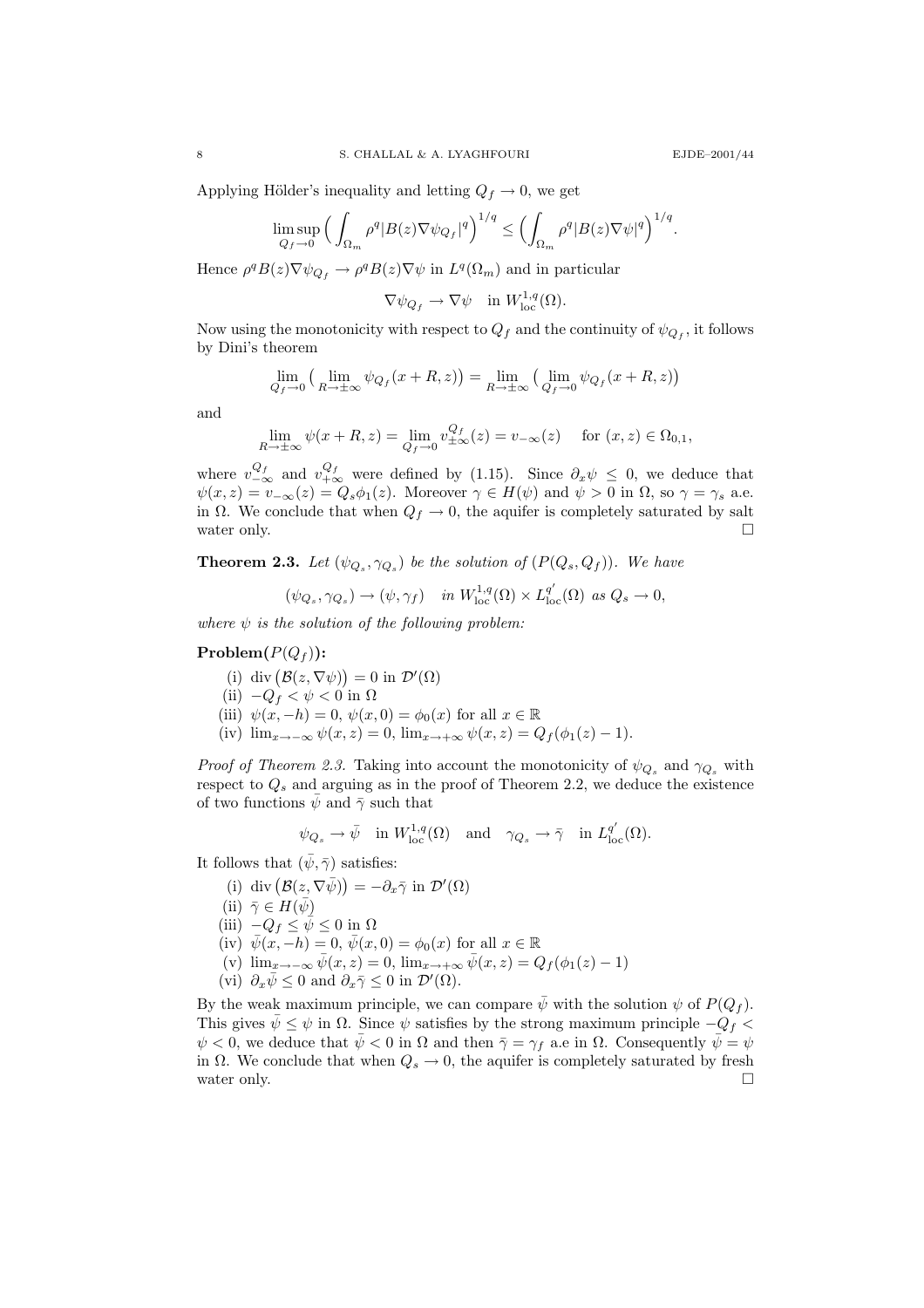The end of this section is devoted to study the set  $\Omega_f = [\psi \lt 0]$ . We would like to point out that it was proved in [1] in the linear case that this set is star shaped with the origin. The proof was based on blow-up arguments. Here we propose a different proof based on a comparison argument that works for the linear case as well as for the nonlinear one with constant permeability. So we assume that  $\beta$  does not depend on z. For any  $r > 0$ , we consider

$$
\psi_r(x, z) = \frac{1}{r}\psi(rx, rz)
$$
 and  $\gamma_r(x, z) = \frac{1}{r}\gamma(rx, rz)$ 

defined on  $\Omega_r = \mathbb{R} \times (\frac{-h}{r}, 0)$ . It is easy to check that  $(\psi_r, \gamma_r)$  is the solution of the following problem:

**Problem**  $(P_r)$  Find  $(\psi_r, \gamma_r) \in W^{1,q}_{loc}(\Omega_r) \times L^{\infty}(\Omega_r)$  such that:

- (i)  $\int_{\Omega_r} |B \nabla \psi_r|^{q-2} B \nabla \psi_r \cdot B \nabla \zeta + \gamma_r e_x \cdot \nabla \zeta = 0$  for all  $\zeta \in W_0^{1,q}(\Omega_r)$  with compact support in  $\overline{\Omega}_i$
- (ii)  $\gamma_r \in H(\psi_r)$  a.e. in  $\Omega_r$
- (iii)  $\psi_r(x, \frac{-h}{r}) = \frac{Q_s}{r}, \psi_r(x, 0) = \frac{1}{r} \phi_0(rx)$  for all  $x \in \mathbb{R}$
- (iv)  $\partial_x \psi_r \leq 0$  and  $\partial_x \gamma_r \leq 0$  in  $\mathcal{D}'(\Omega_r)$ .

¿From the study of problem  $(P)$ , we know that problem  $(P<sub>r</sub>)$  has a unique solution with a continuous free boundary  $g_r$  and that  $\lim_{x \to -\infty} \psi_r(x, z) = \frac{1}{r} v_{-\infty}(rz)$ ,  $\lim_{x\to+\infty}\psi_r(x,z)=\frac{1}{r}v_{+\infty}(rz)$ . Moreover since we assume that  $\mathcal B$  does not depend on z, we have  $v_{-\infty}(z) = -\frac{Q_s}{h}z$  and  $v_{+\infty}(z) = -\frac{Q_f}{r} - \frac{Q_f + Q_s}{h}z$ .

**Theorem 2.4.** For  $0 < r_1 < r_2$ , we have  $\psi_{r_1} \leq \psi_{r_2}$  in  $\Omega_{r_2} \subset \Omega_{r_1}$ .

*Proof.* We remark that  $(\psi_{r_1}, \gamma_{r_1})$  and  $(\psi_{r_2}, \gamma_{r_2})$  satisfy the same equation on  $\Omega_{r_2}$ . Moreover one can check that

$$
\psi_{r_1} \leq \psi_{r_2}
$$
 on  $\partial \Omega_{r_2}$  and  $\lim_{x \to \pm \infty} \psi_{r_1}(x, z) \leq \lim_{x \to \pm \infty} \psi_{r_2}(x, z)$ .

Then we can derive a similar result as in Lemma 1. Since  $\psi_{r_1}(x,0) = \psi_0(x,0) =$  $-Q_f/r_1$  where  $\psi_0 = \min(\psi_{r_1}, \psi_{r_2})$ , one can argue as in the proof of Theorem 2.1 to prove that  $\psi_{r_1} = \psi_0$  in  $[\psi_0 < 0]$ .

To prove that  $\psi_{r_1} = \psi_0$  in  $[\psi_0 > 0]$  it is enough to verify that  $\nabla \psi_{r_1}$  does not vanish on some part of the left hand side of the line  $[z = -\frac{h}{r_2}]$ . So assume that for some  $x_0$ , we have  $\nabla \psi_{r_1}(x, -h/r_2) = 0$  for all  $x \leq x_0$ . Then  $\psi_{r_1}(x_0, -h/r_2) = C \in \mathbb{R}$ for all  $x \leq x_0$ . By the asymptotic behavior  $C = Q_s/r_2 > 0$  and by continuity and monotonicity,  $\psi_{r_1}$  is positive in a strip  $D_{\epsilon} = (-\infty, x_0) \times (-\frac{h}{r_2} - \epsilon, -\frac{h}{r_2} + \epsilon)$  for some small  $\epsilon > 0$ . Therefore  $\psi_{r_1}$  is B-Harmonic in  $D_{\epsilon}$  and its gradient has nonisolated zeros. This means that  $\psi_{r_1} = C$  in  $D_{\epsilon}$  which contradicts the asymptotic behavior.  $\Box$ 

Corollary 3.  $\Omega_f$  is star shaped with the origin.

*Proof.* Let  $X_0 \in \Omega_f$  and  $t \in (0,1]$ . We have by Theorem 2.4,  $\psi_t(X_0) \leq \psi_1(X_0) =$  $\psi(X_0) < 0$ . So  $\psi(tX_0) < 0$ , which means that  $tX_0 \in \Omega_f$ .

Corollary 4. (i) There exists  $z_0 \in (-h^*, 0)$  such that  $g(z) \ge 0$  for all  $z \in (-h^*, z_0)$ .  $(ii)$  g is non-increasing where it is nonnegative.

*Proof.* (i) First note that the set  $[g > 0]$  is nonempty. Indeed if  $g(z) \leq 0 \ \forall z \in$  $(-h^*,0)$ , then for all  $(x, z) \in (0, +\infty) \times (-h^*,0)$  we have  $\psi(x, z) < 0$ . Since we also have  $\psi(x, z) > 0$  in  $(0, +\infty) \times (-h, -h^*)$ , we get a contradiction with Lemma 15.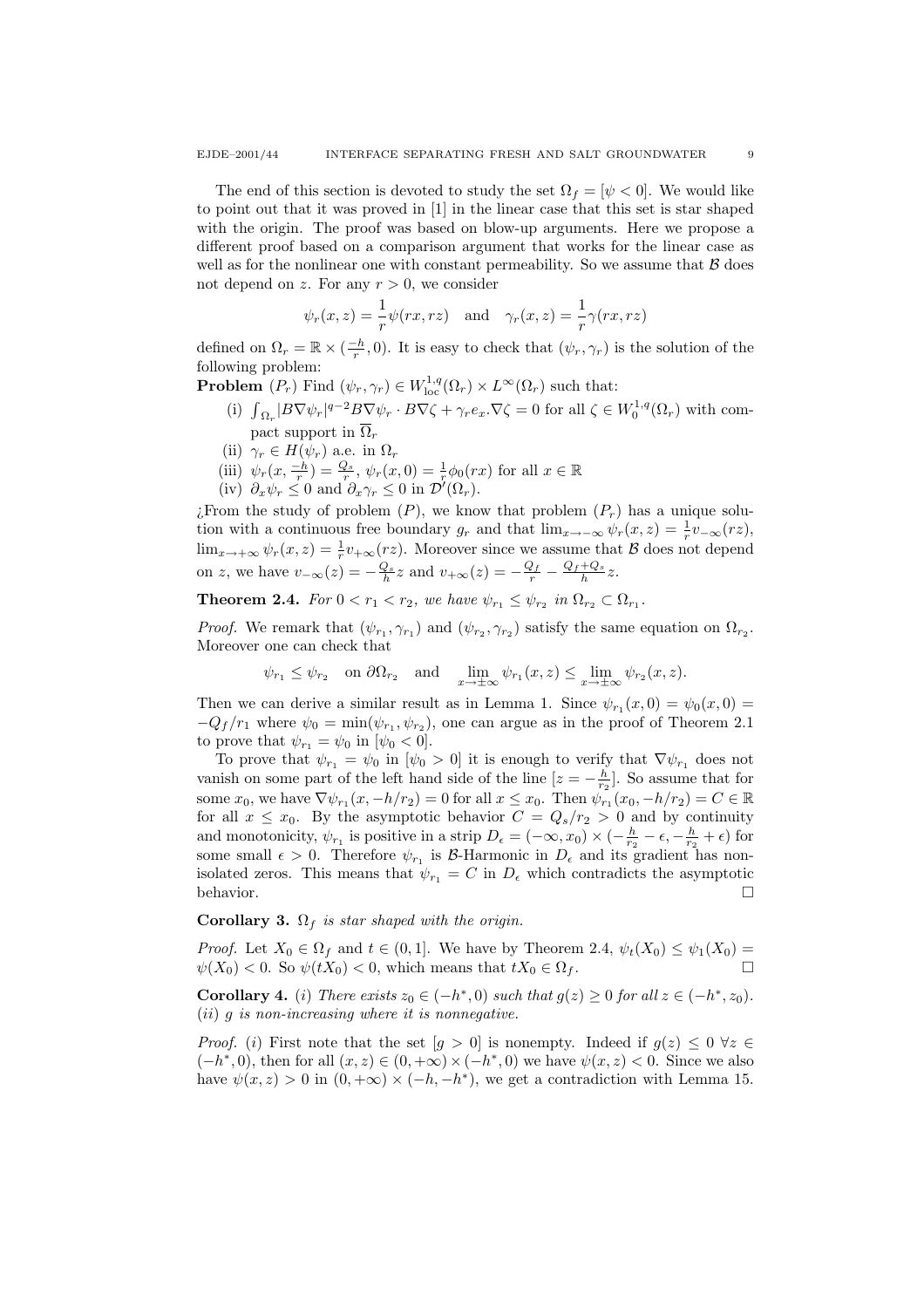Let  $z_0 = \inf\{z \in (-h^*, 0) / g(z) > 0\}$  and take  $z \in (-h^*, z_0)$ . Since  $r = \frac{z_0}{z} < 1$ , we have

$$
0 = \psi(g(z_0), z_0) = \frac{1}{r} \psi(r\left(\frac{g(z_0)}{r}\right), rz) = \psi_r\left(\frac{g(z_0)}{r}, z\right)
$$
  
 
$$
\leq \psi_1\left(\frac{g(z_0)}{r}, z\right) = \psi\left(\frac{g(z_0)}{r}, z\right) \leq \psi(g(z_0), z)
$$

since  $g(z_0) \ge 0$  and  $\frac{1}{r} > 1$ . Thus  $\psi(g(z_0), z) \ge 0$  and then  $g(z) \ge g(z_0) \ge 0$ . (*ii*) Let  $z_1, z_2 \in (-h^*, z_0)$  such that  $z_1 < z_2$ . If  $g(z_2) \geq 0$ , we can argue as in *i*) and obtain  $g(z_1) \ge g(z_2)$ .

# 3. BEHAVIOR OF THE FREE BOUNDARY NEAR  $z = -h^*$

In [6] we proved in the linear and heterogeneous case  $(q = 2)$  that the free boundary has the line  $[z = -h^*]$  as an asymptote. Here we generalize the proof to the nonlinear case. Before this, we give a second proof which is much simpler but works only when the permeability is constant.

**Theorem 3.1.** (i) The set  $S = \{x \in \mathbb{R} : \psi(x, -h^*) = 0\}$  is empty and  $\Gamma = [x =$  $g(z)$ .

$$
(ii) \lim_{z \to -h^*} g(z) = +\infty.
$$

Case of a constant permeability:  $(ii)$  Since g is non-increasing in  $(-h^*, z_0)$ (see Corollary 4), there exists a limit L for g as  $z \to -h^*$ . Assume that L is finite. By the monotonicity of g we get  $g(z) \leq L \,\forall z \in (-h^*, z_0)$  and then

 $\forall x > L, \quad \forall z \in (-h^*, z_0), \quad \psi(x, z) < 0.$ 

Since  $\psi > 0$  for  $z < -h^*$  we deduce by continuity that we have necessarily  $\psi(x, -h^*) = 0$  for all  $x > L$ . This leads to a contradiction with Lemma 15. Thus  $L = +\infty$ .

(i) Assume that  $S \neq \emptyset$ . Then there exists  $x_0 \in \mathbb{R}$  such that  $\psi(x_0, -h^*) = 0$ . For  $A_0 > x_0$  there exists  $\delta > 0$  by (ii) such that: for all  $z \in (-h^*, -h^* + \delta), g(z) > A_0$ . So for  $(x, z) \in (-\infty, A_0) \times (-h^*, -h^* + \delta)$  we have  $\psi(x, z) > 0$ . By monotonicity of  $\psi$ , we deduce that  $\psi(x, -h^*) = 0 \,\forall x \ge x_0$  since one has  $v_{+\infty}(-h^*) = 0 \le \psi(x, -h^*) \le$  $\psi(x_0, -h^*) = 0$ . Hence we have  $\psi > 0$  in  $(x_0, A_0) \times ((-h^* - \delta, -h^* + \delta) \setminus \{-h^*\})$ and  $\psi(x, -h^*) = 0 \,\forall x \in (x_0, A_0)$  which contradicts Lemma 15.

The general case: Since we follow the proof given in [6] for the linear case, we will only give an outline of it.

(i) Assume that  $S \neq \emptyset$ . Then  $S = [\alpha, +\infty)$  with  $\alpha = \inf S > -\infty$ . We need some lemmas.

**Lemma 2.** There exists  $u \in L^{\infty}(-h, 0)$  such that  $u > 0$  for a.e  $z \in (-h, 0)$  and

$$
E(u(z)) = (\overline{A}_{22}u^{2}(z) - 2\overline{A}_{12}u(z) + \overline{A}_{11})^{\frac{q-2}{2}} (\overline{A}_{22}u(z) - \overline{A}_{12}) - C_0 = 0
$$

 $\begin{array}{l} \textit{for some constant}\ C_0>-(\overline{A_{11}^{\frac{q-2}{2}}}\overline{A_{12}})(z) \textit{ for a.e } z\in (-h,0). \ \overline{A}_{ij} \textit{ being the entries} \end{array}$ of the matrix  $\overline{A}$  introduced in Section 1.

*Proof.* The function  $E : \mathbb{R} \to \mathbb{R}$  is continuous and satisfies  $\lim_{t \to +\infty} E(t) = +\infty$ ,  $E(0) = -\overline{A}_{11}^{\frac{q-2}{2}} \overline{A}_{12} - C_0 < 0$ . So we deduce that for a.e  $z \in (-h, 0)$ , there exists  $u(z) > 0$  such that  $E(u(z)) = 0$ . This clearly defines a positive and uniformly bounded function u on  $(-h, 0)$ .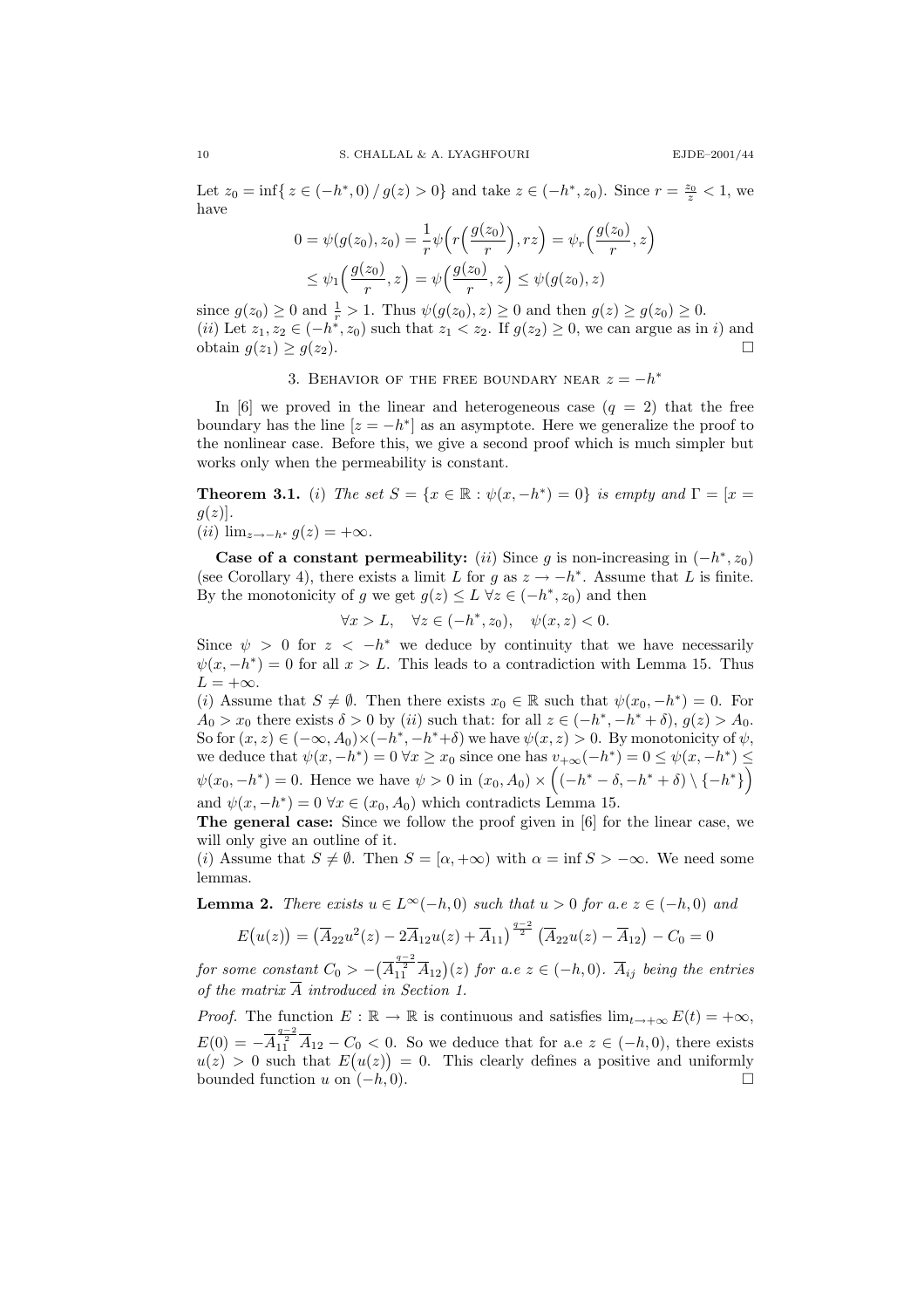Set  $\alpha' = \alpha + \frac{1}{2}$  and define  $f(z) = \int_{-h}^{z} u(s)ds + \alpha'$ . For  $k > 0$  define v and  $\theta$  by

$$
v(x, z) = (k(\gamma_s - \gamma_f))^{1/(q-1)}(f(z) - x)^{+}
$$

$$
\theta(x, z) = \gamma_s \chi([x < f(z)]) + \gamma_f \chi([x > f(z)])
$$

for  $(x, z) \in D(z_1) = (\alpha', +\infty) \times (-h^*, z_1)$  with  $z_1 \in (-h^*, 0)$ . Then we have the following lemma.

**Lemma 3.** There exists  $k > 0$  such that

$$
\int_{D(z_1)} (\mathcal{B}(z,\nabla v)+\theta e_x)\nabla \xi \geq 0 \quad \forall \xi \in \mathcal{D}(D(z_1)).
$$

To prove this lemma, one can adapt the proof of [6, Lemma 6.3].

**Lemma 4.** Let  $(\psi, \gamma)$  be the solution of  $(P)$ . Then there exists  $z_0 \in (-h^*, 0)$  such that

$$
\int_{D(z_0)} (\mathcal{B}(z, \nabla \psi^+) - \mathcal{B}(z, \nabla v_0) + (\gamma - \theta_0) e_x) \nabla \zeta = 0 \quad \forall \zeta \in \mathcal{D}(\mathbb{R}^2)
$$

where  $v_0 = \min(\psi^+, v)$  and  $\theta_0 = \min(\gamma, \theta)$ .

To prove this lemma, one can adapt the proof in [6, Lemma 6.4].

completion of the proof for Theorem 3.1. Let  $z_* \in (-h^*, z_0)$ . • If  $\psi^+(\alpha', z_*) = 0$ , then by monotonicity we have  $\psi^+(x, z_*) = 0 \,\forall x \ge \alpha'.$ • If  $\psi^+(\alpha',z_*)$  > 0, then since we can choose k such that  $\psi^+(\alpha',z_*) < v(\alpha',z_*),$ we deduce by continuity that there exists a small ball  $B_r(\alpha', z_*)$  in which one has  $\psi^+ > 0$  and  $\psi^+ < v$ . Then  $\psi^+ = v_0$  in  $B_r(\alpha', z_*)$ . Let us denote by  $C_*$  the connected component of  $D(z_0) \cap [\psi^+ > 0]$  which contains  $B_r(\alpha', z_*) \cap D(z_0)$ .

Let  $D^+(z_0) = D(z_0) \cap [x < f(z)]$ . By Lemma 4 we have

$$
\operatorname{div}\left(\mathcal{B}(z,\nabla\psi^+) - \mathcal{B}(z,\nabla v_0)\right) + (\gamma - \theta_0)_x = 0 \quad \text{in } \mathcal{D}'\big(C_* \cap D^+(z_0)\big).
$$

But since in  $C_* \cap D^+(z_0)$  we have  $\psi^+ > 0$ ,  $v > 0$ , it follows that  $\gamma = \theta = \theta_0 = \gamma_s$ and then

$$
\operatorname{div} (\mathcal{B}(z, \nabla \psi^+)) = \operatorname{div} (\mathcal{B}(z, \nabla v_0)) = 0 \quad \text{in } \mathcal{D}'(C_* \cap D^+(z_0)).
$$

So we have

$$
\operatorname{div} (\mathcal{B}(z, \nabla \psi^+)) = 0, \quad \operatorname{div} (\mathcal{B}(z, \nabla v_0) = 0 \quad \text{in } \mathcal{D}'(C_* \cap D^+(z_0))
$$

$$
\psi^+ \ge v_0 \quad \text{in } C_* \cap D^+(z_0)
$$

$$
\psi^+ = v_0 \quad \text{in } B_r(\alpha', z_*) \cap D^+(z_0)
$$

which leads by Lemma 13 (see Appendix) to  $\psi^+ = v_0$  in  $C_* \cap D^+(z_0)$ . We then conclude as in the end of the proof of Theorem 6.1 in [6].  $(ii)$  See Corollary 6.6 of [6].

4. BEHAVIOR OF THE FREE BOUNDARY NEAR  $z = 0$ 

Now we study the free boundary near  $z = 0$ . We first prove the existence of a limit  $g(0-) \leq 0$  as z approaches zero. Then we prove that this limit is finite in two cases.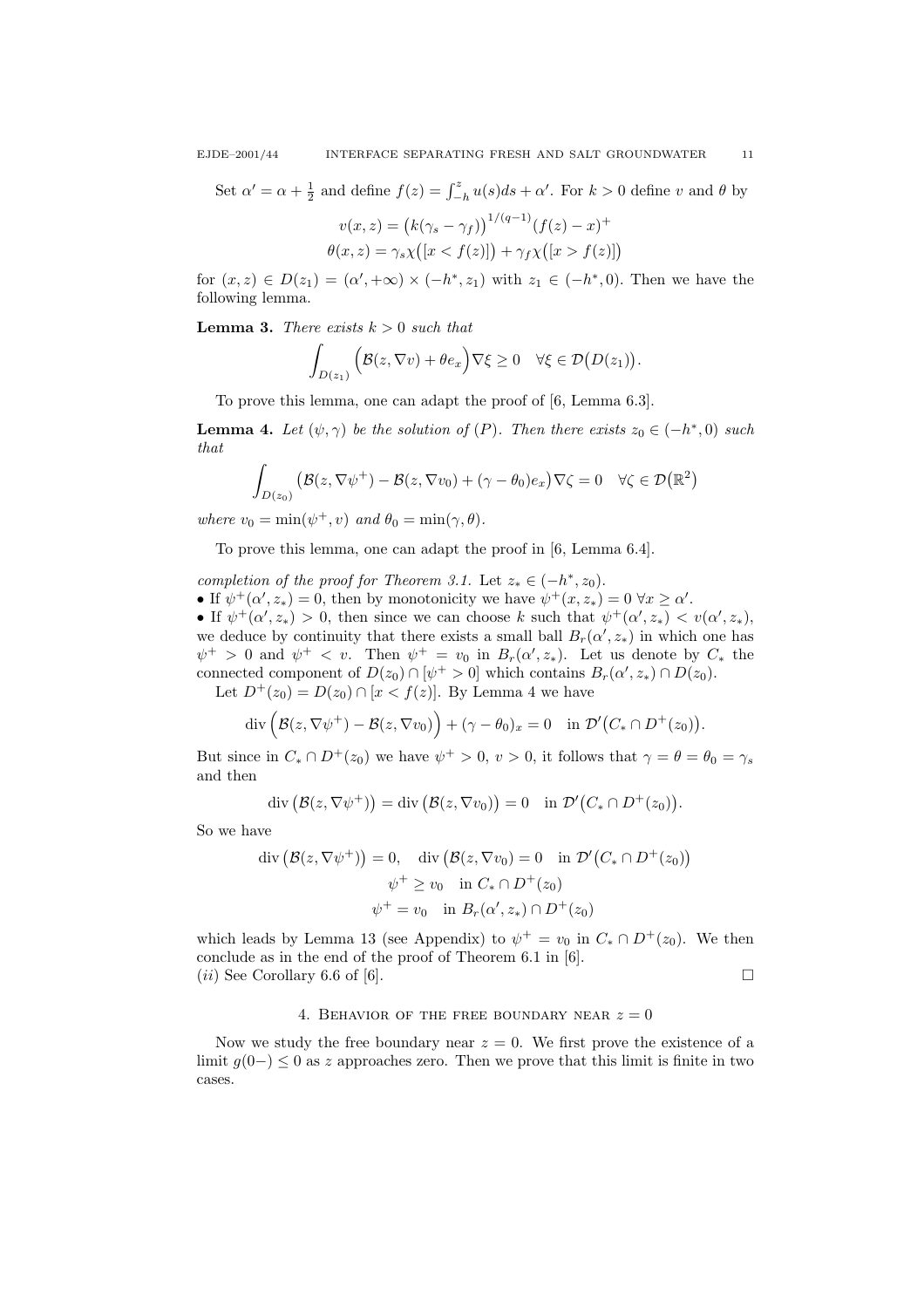### 4.1. Existence of the limit of g at  $z = 0$ .

Theorem 4.1. The function g has a limit when z approaches zero.

*Proof.* It suffices to show that  $\liminf_{z\to 0} g(z) = \limsup_{z\to 0} g(z)$ . First, if  $\limsup_{z\to 0} g(z) = -\infty$ , then

$$
\liminf_{z \to 0} g(z) = \limsup_{z \to 0} g(z) = \lim_{z \to 0} g(z) = -\infty.
$$

Now assume that  $\limsup_{z\to 0} g(z) = a^+ > -\infty$ . Note that  $a^+ \leq 0$ . Indeed if  $a^+ > 0$ , then  $\psi(a^+, 0) < 0$  and by continuity of  $\psi$  there exists  $\epsilon > 0$  such that  $\psi < 0$  in  $(a^+ - \epsilon, a^+ + \epsilon) \times (-\epsilon, 0)$ . So  $g(z) \le a^+ - \epsilon \quad \forall z \in (-\epsilon, 0)$  and then  $a^+ \leq a^+ - \epsilon$  which is impossible.

Set  $a^- = \liminf_{z \to 0} g(z)$  and assume that  $a^- < a^+$ . Let  $x_1 \in (a^-, a^+), x_2 \in$  $(x_1, a^+)$  and let  $(z_n)_n$  be a sequence that satisfies

$$
\lim_{n \to +\infty} z_n = 0 \quad \text{and} \quad \lim_{n \to +\infty} g(z_n) = a^-.
$$

So there exists  $n_1 \in \mathbb{N}$  such that  $g(z_n) \leq x_1$  for all  $n \geq n_1$  and then

$$
\psi^+(x_1, z_n) = 0 \quad \forall n \ge n_1. \tag{4.1}
$$

Arguing as in the proof of Lemma 2, we prove the existence of a negative function  $u \in L^{\infty}(-h, 0)$  such that for a.e  $z \in (-h, 0)$ 

$$
E(u(z)) = (\overline{A}_{22}u^2(z) - 2\overline{A}_{12}u(z) + \overline{A}_{11})^{\frac{q-2}{2}} (\overline{A}_{22}u(z) - \overline{A}_{12}) - C_1 = 0 \quad (4.2)
$$

for some constant  $C_1 < -(\overline{A}_{11}^{\frac{q-2}{2}} \overline{A}_{12})(z)$  for a.e  $z \in (-h, 0)$ . We then set

$$
f(z) = \int_0^z u(s)ds + x'_1 \text{ for } x'_1 \in (x_1, x_2).
$$

Since f is continuous and non-increasing there exists  $n_2 \in \mathbb{N}$  such that

$$
f(0) = x'_1 < f(z) < x_2 \quad \forall z \in (z_n, 0) \, \forall n \ge n_2. \tag{4.3}
$$

Now for  $k > 0$  we define v and  $\theta$  by

$$
v(x, z) = (k(\gamma_s - \gamma_f))^{\frac{1}{q-1}} (f(z) - x)^+ \n\theta(x, z) = \gamma_s \chi([x < f(z)]) + \gamma_f \chi([x > f(z)])
$$
\n(4.4)

for  $(x, z) \in D(z_n) = (x_1, +\infty) \times (z_n, 0)$  with  $n \geq n_2$ . Then as in Lemma 3, one can deduce from  $(4.2)$  and  $(4.4)$  the existence of  $k > 0$  such that

$$
\int_{D(z_n)} \left( \mathcal{B}(z, \nabla v) + \theta e_x \right) \nabla \xi \ge 0 \quad \forall \xi \in \mathcal{D}(D(z_n)).
$$

Using the fact that  $\psi^+(x_1, 0) = 0$ , the continuity of  $\psi$ , the monotonicity of f, (4.1) and (4.3), there exists  $n \geq \sup(n_1, n_2)$  such that  $\psi^+(x_1, z) \leq v(x_1, z) \quad \forall z \in (z_n, 0)$ . Moreover one can check that

$$
\psi^+ \leq v
$$
 on  $\partial D(z_n)$  and  $\lim_{x \to +\infty} \psi^+(x, z) = \lim_{x \to +\infty} v(x, z) = 0.$ 

Arguing as in the proof of Theorem 3.1, we obtain  $\psi^+ \leq v$  in  $D(z_n)$  from which we deduce that  $\psi^+(x, z) = 0 \quad \forall (x, z) \in (x_2, a^+) \times (z_n, 0)$  and then  $g(z) \leq x_2 \quad \forall z \in$  $(z_n, 0)$ . So  $a^+ = \limsup_{z \to 0} g(z) \leq x_2 < a^+$  and we get a contradiction. Thus we have  $a^+ = a^-$  and  $\lim_{z \to 0} g(z)$  exists.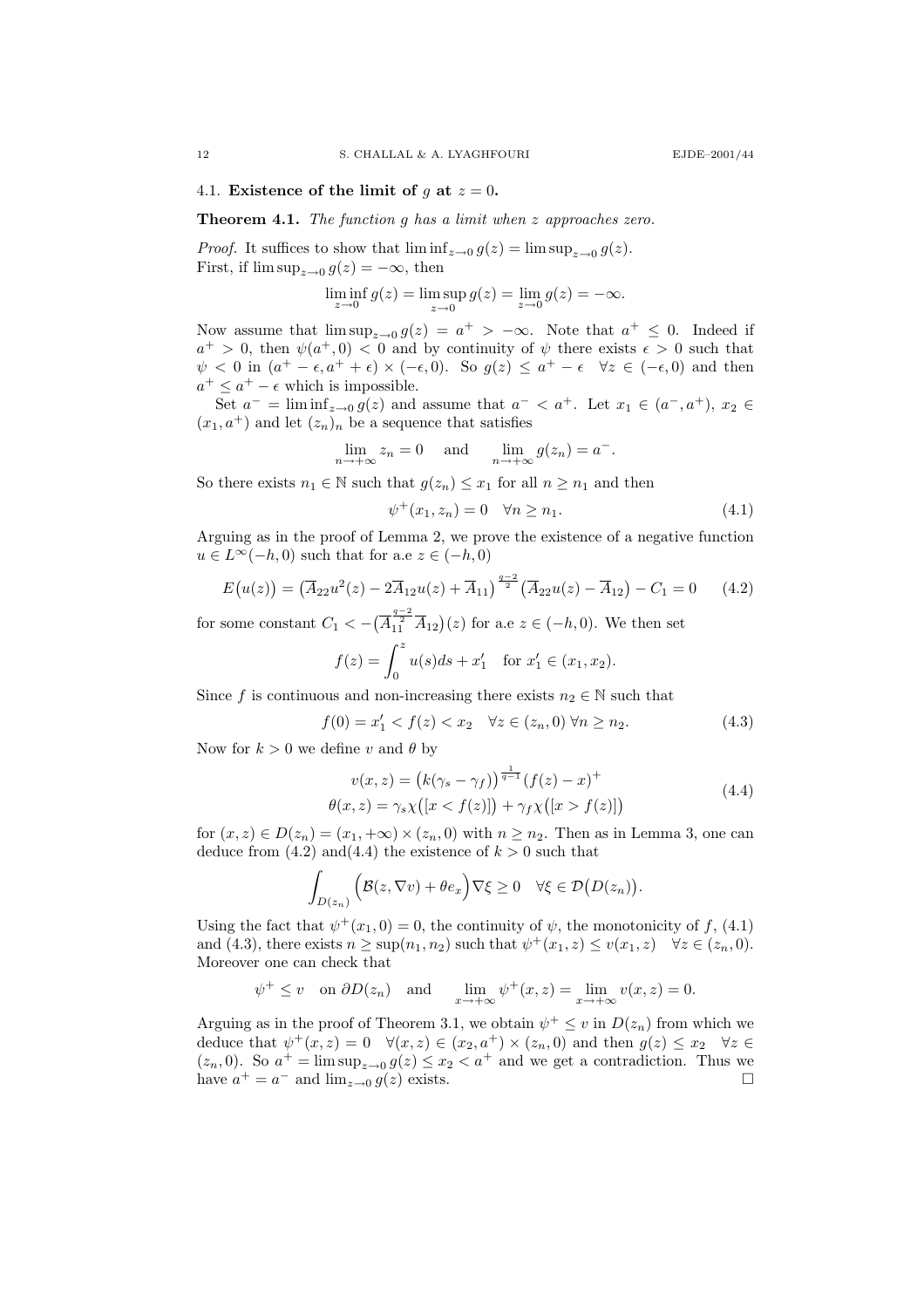

FIGURE 2

The remainder of this section is devoted to show that  $g(0-)$  is finite in two general cases.

4.2. The Linear Nonhomogeneous Case. We assume that  $q = 2$  and  $B'_{21}(z) \le$ 0 in  $\mathcal{D}'(-h, 0)$ , then we have the following theorem.

# Theorem 4.2.

$$
\lim_{z \to 0} g(z) > -\infty.
$$

The idea of the proof is to compare  $\psi$  with a suitable function. First let  $R, b > 0$ and consider

$$
f(x) = \begin{cases} -R + \sqrt{R^2 - (x+b)^{+2}} & \text{if } x \le x_R = \frac{R(a+b)}{\sqrt{R^2 + (a+b)^2}} - b, \\ z_R - \frac{a+b}{R}(x - x_R) & \text{if } x \ge x_R \end{cases}
$$

with  $z_R = \frac{R(a+b)}{\sqrt{R^2 + (b-b)}}$  $\frac{R(a+b)}{R^2+(a+b)^2}$  – R (see Figure 2). Set

$$
\omega(z) = h \frac{\int_0^z \frac{ds}{B_{22}(s)}}{\int_{-h}^0 \frac{ds}{B_{22}(s)}} = \kappa \int_0^z \frac{ds}{B_{22}(s)} \quad \text{for } z \in (-h, 0).
$$

For  $t > 0$ , consider

$$
G(t) = \lambda[(t+1)^2 - 1] \quad \text{with} \quad \lambda = \frac{Q_s}{h^2 + 2h}
$$

and define  $v_1$  by

$$
v_1(x, z) = G(f(x) - \omega(z)) \quad \text{for } (x, z) \in D_1 = \{(x, z) \in \Omega / -h < z < \omega^{-1}(x)\}.
$$
  
For  $d > 0$ , set  $f_d(x) = f(x) + d$  and for  $t > 0$  consider

$$
K(t) = \mu \log(1+t) \quad \text{with} \quad \mu = \frac{Q_f}{\log(1+d)}.
$$

Then we define  $v_2$  by

$$
v_2(x, z) = -K(\omega(z) - f(x)) \quad \text{for } (x, z) \in D_2
$$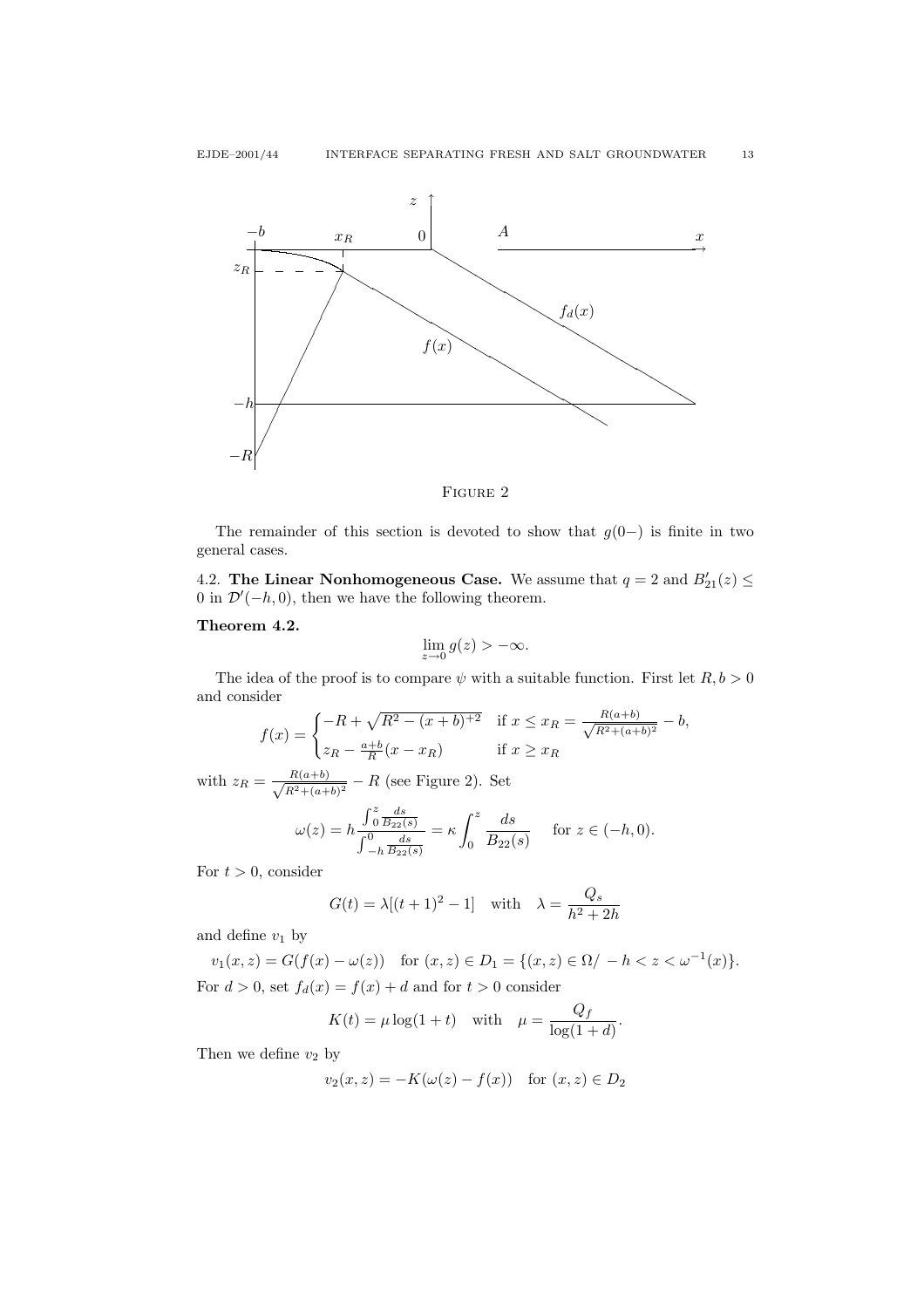with 
$$
D_2 = \{(x, z) \in \Omega : \omega^{-1}(x) < z < \omega^{-1} \circ f_d(x)\}
$$
. Now set\n
$$
v = \chi(D_1)v_1 + \chi(D_2)v_2 \quad \text{and} \quad \theta = \chi(D_1)\gamma_s + \chi(D_1)\gamma_f.
$$

Remark that  $v \in H^1_{loc}(D)$  since  $v_1(x, \omega^{-1}(x)) = G(0) = 0$  and  $v_2(x, \omega^{-1}(x)) =$  $-K(0) = 0$ . We will compare  $(\psi, \gamma)$  with  $(v, \theta)$  on the domain  $D = (\overline{D_1 \cup D_2}) \cap \Omega$ . The proof needs some preliminary Lemmas.

**Lemma 5.** There exists  $\alpha_1 > 0$  such that

$$
\forall \alpha \in (0, \alpha_1), \ \forall R \ge \max\left(\frac{2M^2}{\kappa^2}, \frac{a}{\alpha}\right), \quad \text{div}\left(B(z)\nabla v_1\right) \ge 0 \quad \text{in } \mathcal{D}'(D_1). \tag{4.5}
$$

*Proof.* Indeed let  $C_1$  be a constant such that  $B_{21}(z) + C_1 > 0$  for a.e  $z \in (-h, 0)$ . Then we have

$$
\begin{split}\n\text{div}\left(B(z)\nabla v_{1}\right) \\
&= \frac{\partial}{\partial x}\left(B_{11}\frac{\partial v_{1}}{\partial x} + B_{12}\frac{\partial v_{1}}{\partial z}\right) + \frac{\partial}{\partial z}\left(-C_{1}\frac{\partial v_{1}}{\partial x} + B_{22}\frac{\partial v_{1}}{\partial z}\right) + \frac{\partial}{\partial z}\left((B_{21} + C_{1})\frac{\partial v_{1}}{\partial x}\right) \\
&= B_{11}\left(G''(f(x) - \omega(z))(f')^{2} + G'(f(x) - \omega(z))f''\right) \\
&\quad + (B_{12} - C_{1})\left(\frac{-\kappa}{B_{22}}f'G''(f(x) - \omega(z))\right) + \frac{\kappa^{2}}{B_{22}}G''(f(x) - \omega(z)) \\
&\quad - \frac{\kappa}{B_{22}}(B_{21} + C_{1})G''(f(x) - \omega(z))f' + B'_{21}G'(f(x) - \omega(z))f' \\
&\geq 2\lambda B_{11}\left((f')^{2} + \frac{\kappa^{2}}{B_{22}B_{11}} - \frac{\kappa}{B_{22}B_{11}}(B_{12} - C_{1})f' + (f(x) - \omega(z) + 1)f''\right) \\
&= 2\lambda B_{11}I_{1}\n\end{split}
$$
\n(4.6)

since  $B_{21} + C_1 > 0$ ,  $G'' = 2\lambda$ ,  $f'(x) \le 0$ ,  $B'_{21} \le 0$  in  $\mathcal{D}'(-h, 0)$  and  $G'(t) = 2\lambda(t +$  $1) > 0$  for  $t > 0$ .

We shall distinguish three cases:

- For  $x \leq -b$ , we have  $f(x) = 0$  and then  $I_1 = \frac{\kappa^2}{B_2}$  $\frac{\kappa^2}{B_{22}B_{11}}>0.$
- For  $x \in (x_R, f^{-1}(-h))$ , we have  $f''(x) = 0$ ,  $f'(x) = -\frac{a+b}{R} = -\alpha$ ,  $m \le$  $B_{11}, B_{22} \leq M, |B_{12}| \leq M$ , where m and M are two positive constants such that

$$
m|\xi|^2 \le \langle B(z)\xi, \xi \rangle \le M|\xi|^2 \quad \forall \xi \in \mathbb{R}^2, \text{ a.e. } z \in (-h, 0). \tag{4.7}
$$

So

$$
I_1 = \alpha^2 + \frac{\kappa^2}{B_{22}B_{11}} + \frac{\alpha \kappa}{B_{22}B_{11}}(B_{12} - C_1)
$$
  
 
$$
\geq \alpha^2 + \frac{\kappa^2}{M^2} - \frac{\alpha \kappa}{m^2}(M + C_1) \to \frac{\kappa^2}{M^2} > 0 \text{ as } \alpha \to 0.
$$

Therefore, there exists  $\alpha_0 > 0$  such that  $\forall \alpha \in (0, \alpha_0)$   $I_1 \geq 0$ . • For  $x \in (-b, x_R)$ , we have

$$
f'(x) = \frac{-(x+b)}{\sqrt{R^2 - (x+b)^2}}, \quad f''(x) = -\frac{R^2}{(R^2 - (x+b)^2)^{3/2}},
$$

$$
1 + f'^2(x) = \frac{R^2}{R^2 - (x+b)^2}.
$$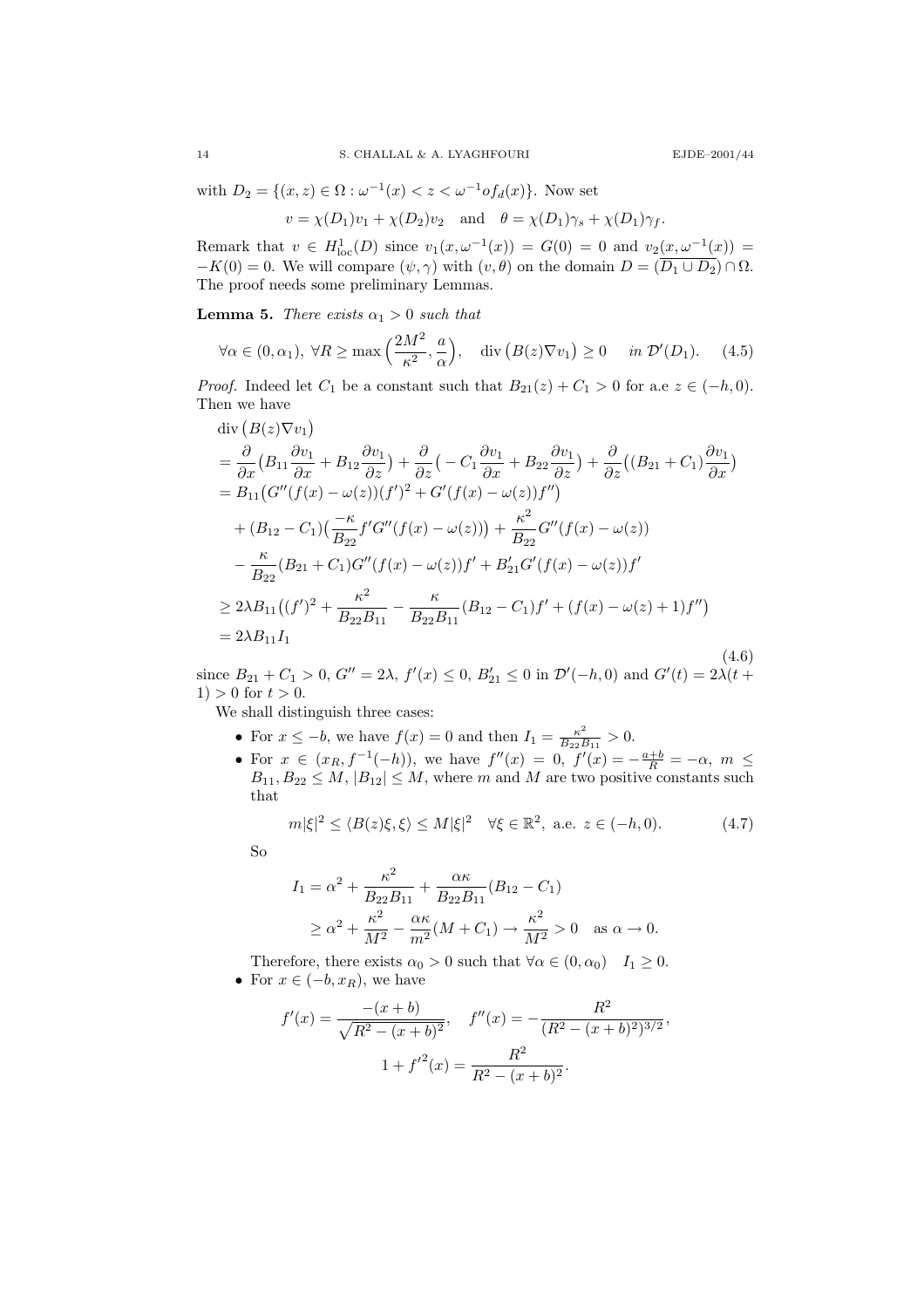Then

$$
I_1 = \frac{R^2}{(R^2 - (x + b)^2)^{3/2}} \left(\sqrt{R^2 - (x + b)^2} - f(x) + \frac{(R^2 - (x + b)^2)^{3/2}}{R^2} \left(\frac{\kappa^2}{B_{22}B_{11}} - 1\right) + \frac{\kappa(B_{12} - C_1)}{B_{22}B_{11}} \frac{(R^2 - (x + b)^2)}{R^2} (x + b) + \omega(z) - 1\right).
$$

Note that

\n- \n
$$
\sqrt{R^2 - (x + b)^2} - f(x) = R.
$$
\n
\n- \n
$$
\frac{(R^2 - (x + b)^2)^{3/2}}{R^2} \left( \frac{\kappa^2}{B_{22}B_{11}} - 1 \right) \geq R \left( \frac{\kappa^2}{M^2} - 1 \right)
$$
 provided that  $M > \kappa$ .\n
\n- \n
$$
\frac{\kappa(B_{12} - C_1)}{B_{22}B_{11}} \frac{(R^2 - (x + b)^2)}{R^2} (x + b) \geq -C_2 \frac{\alpha R}{\sqrt{1 + \alpha^2}} \geq -C_2 (x_R + b)
$$
 since  $\frac{\kappa(B_{12} - C_1)}{B_{22}B_{11}} > -C_2$  for some positive constant  $C_2$ .\n
\n- \n
$$
\omega(z) \geq -h.
$$
\n
\n

Therefore

$$
I_1 \ge \frac{R^2}{(R^2 - (x+b)^2)^{3/2}} \left( R \frac{\kappa^2}{M^2} - \frac{C_2 \alpha}{\sqrt{1+\alpha^2}} R - h - 1 \right)
$$
  
 
$$
\ge \frac{R^3}{(R^2 - (x+b)^2)^{3/2}} \left( \left( \frac{\kappa^2}{2M^2} - C_2 \alpha \right) + \left( \frac{\kappa^2}{2M^2} - \frac{h+1}{R} \right) \right) \ge 0
$$

provided that  $\alpha \leq \frac{\kappa^2}{2M^2}$  $\frac{\kappa^2}{2M^2C_2}$  and  $R > \frac{2M^2}{\kappa^2}(h+1)$ .

Finally for  $\alpha \in (0, \alpha_1 = \min(\alpha_0, \frac{\kappa^2}{2M^2}))$  $\frac{\kappa^2}{2M^2C_2}$ ) and  $R > \frac{2M^2}{\kappa^2}(h+1)$ , one has  $I_1 \ge 0$ and then by  $(4.6)$  we obtain  $(4.5)$ .

**Lemma 6.** There exists  $\alpha_2 > 0$  such that

$$
\forall \alpha \in (0, \alpha_2), \ \forall R \ge \max\left(\frac{2M^2}{\kappa^2}, \frac{a}{\alpha}\right), \quad \text{div}\left(B(z)\nabla v_2\right) \ge 0 \quad \text{in } \mathcal{D}'(D_2). \tag{4.8}
$$

Proof. Indeed we have

$$
\begin{split}\n\text{div}\,(B(z)\nabla v_{2})\\
&= \frac{\partial}{\partial x}\big(B_{11}\frac{\partial v_{2}}{\partial x} + B_{12}\frac{\partial v_{2}}{\partial z}\big) + \frac{\partial}{\partial z}\big(-C_{1}\frac{\partial v_{2}}{\partial x} + B_{22}\frac{\partial v_{2}}{\partial z}\big) + \frac{\partial}{\partial z}\big((B_{21} + C_{1})\frac{\partial v_{2}}{\partial x}\big)\\
&= B_{11}\big(-K''(\omega(z) - f(x))(f')^{2} + K'(\omega(z) - f(x))f''\big)\\
&+ (B_{12} - C_{1})\frac{\kappa}{B_{22}}f'K''(\omega(z) - f(x)) - \frac{\kappa^{2}}{B_{22}}K''(\omega(z) - f(x))\\
&+ \frac{\kappa}{B_{22}}(B_{21} + C_{1})K''(\omega(z) - f(x))f' + B'_{21}K'(\omega(z) - f(x))f'\\
&\geq \frac{\mu B_{11}}{(1 + \omega(z) - f(x))^{2}}\big((f')^{2} + \frac{\kappa^{2}}{B_{22}B_{11}} - \frac{\kappa(B_{12} - C_{1})}{B_{22}B_{11}}f' + (1 + \omega(z) - f(x))f''\big)\\
&= \frac{\mu B_{11}}{(1 + \omega(z) - f(x))^{2}}I_{2},\n\end{split}
$$
\n(4.9)

since  $B_{21} + C_1 > 0$ ,  $K''(t) = -\frac{\mu}{(1+t)^2} < 0$ ,  $K'(t) = \frac{\mu}{1+t} > 0$ ,  $f'(x) \le 0$ ,  $B'_{21} \le 0$  in  $\mathcal{D}'(-h,0)$ .

We distinguish two cases: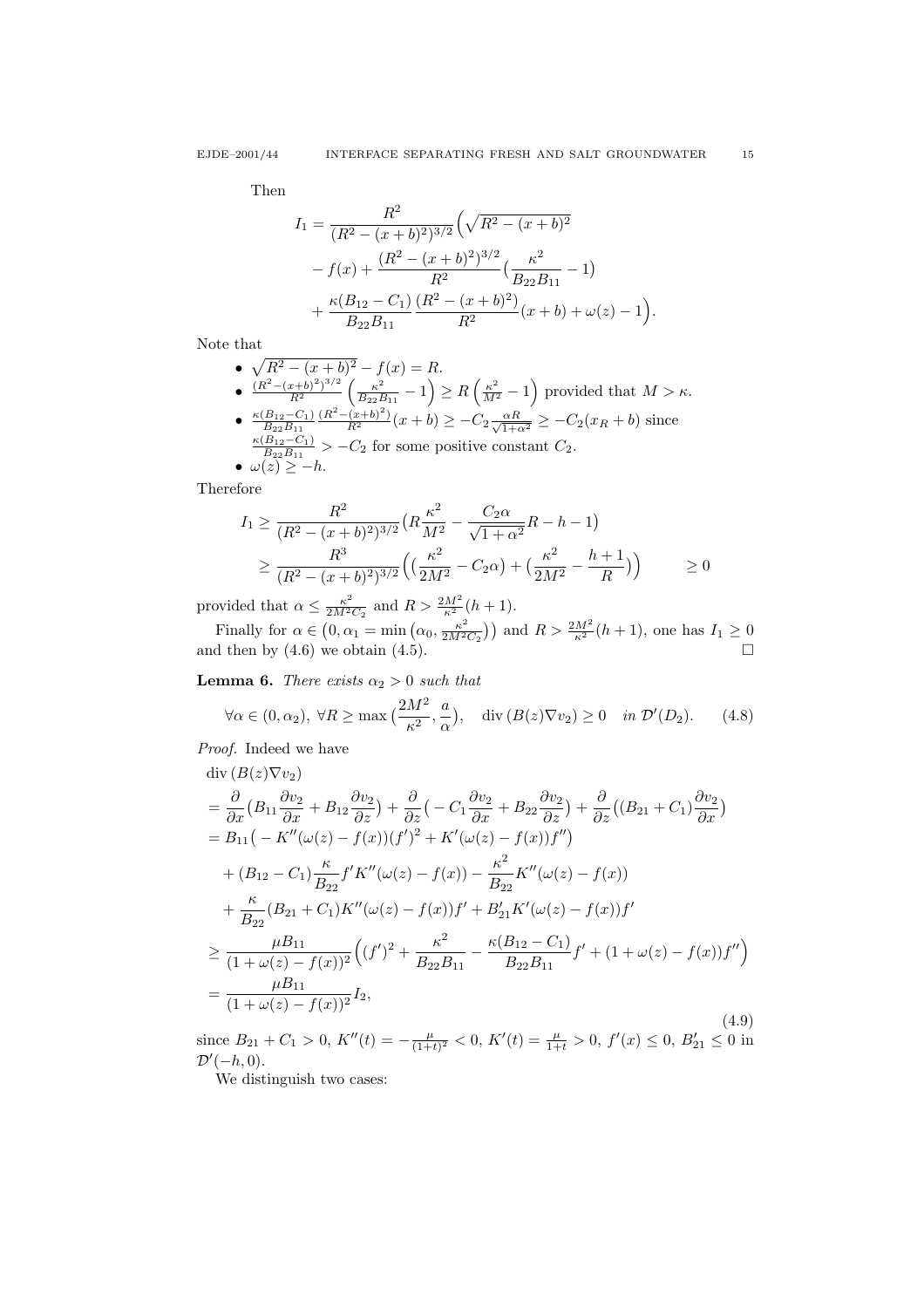• For  $x \in (x_R, f_d^{-1}(-h))$ , we have  $f''(x) = 0$ ,  $f'(x) = -\frac{a+b}{R} = -\alpha$  and then  $I_2 = \alpha^2 + \frac{\kappa^2}{P - I}$  $\frac{\kappa^2}{B_{22}B_{11}} + \frac{\alpha\kappa}{B_{22}E}$  $\frac{a_n}{B_{22}B_{11}}(B_{12}-C_1)$  $\geq \alpha^2 + \frac{\kappa^2}{M}$  $\frac{\kappa^2}{M^2} - \frac{\alpha \kappa}{m^2}$  $\frac{\alpha \kappa}{m^2} (M + C_1) \rightarrow \frac{\kappa^2}{M^2}$  $\frac{\kappa}{M^2} > 0$  as  $\alpha \to 0$ .

So there exists  $\alpha_0 > 0$  such that  $I_2 \geq 0 \quad \forall \alpha \in (0, \alpha_0)$ . • For  $x \in (-b, x_R)$ , we have

$$
I_2 = \frac{R^2}{(R^2 - (x + b)^2)} + \frac{\kappa^2}{B_{22}B_{11}} - 1 + \frac{\kappa(B_{12} - C_1)}{B_{22}B_{11}} \frac{(x + b)}{\sqrt{R^2 - (x + b)^2}} - \frac{R^2}{(R^2 - (x + b)^2)^{3/2}} (1 + \omega(z) - f(x)) = \frac{R^2}{(R^2 - (x + b)^2)^{3/2}} \left(\sqrt{R^2 - (x + b)^2} + \frac{(R^2 - (x + b)^2)^{3/2}}{R^2} \left(\frac{\kappa^2}{B_{22}B_{11}} - 1\right) + \frac{\kappa(B_{12} - C_1)}{B_{22}B_{11}} (x + b) \frac{(R^2 - (x + b)^2)}{R^2} - (1 + \omega(z) - f(x))\right).
$$

Taking into account the fact that  $x \in (-b, x_R]$  and  $(4.7)$ , it follows that  $I_2$ 

$$
\geq \frac{R^2}{(R^2 - (x+b)^2)^{3/2}} \left( -R + 2\sqrt{R^2 - (x_R + b)^2} + R\left(\frac{\kappa^2}{M^2} - 1\right) - C_2(x_R + b) - 1 \right)
$$
  
= 
$$
\frac{R^2}{(R^2 - (x+b)^2)^{3/2}} \left( -R + \frac{2R}{\sqrt{1+\alpha^2}} + R\left(\frac{\kappa^2}{M^2} - 1\right) - C_2 \frac{\alpha}{\sqrt{1+\alpha^2}} R - 1 \right)
$$
  
= 
$$
\frac{R^3}{(R^2 - (x+b)^2)^{3/2}} \left( \frac{2}{\sqrt{1+\alpha^2}} - 2 + \left(\frac{\kappa^2}{2M^2} - \frac{C_2\alpha}{\sqrt{1+\alpha^2}}\right) + \frac{\kappa^2}{2M^2} - \frac{1}{R} \right) \geq 0
$$

provided that  $R > \frac{2M^2}{\kappa^2}$  and  $\alpha \in (0, \alpha'_0)$  for a small  $\alpha'_0 > 0$ . Finally for  $\alpha \in (0, \alpha_2 =$  $\min(\alpha_0, \alpha_0')$ , we have  $I_2 \ge 0$  and from (4.9) we obtain (4.8).

**Lemma 7.** There exists  $\alpha_* > 0$  and  $R_* > 0$  such that

$$
\forall \alpha \in (0, \alpha_*) \text{, } \forall R \ge R_*, \quad \text{div}\left(B(z)\nabla v + \theta e_x\right) \ge 0 \quad \text{in } \mathcal{D}'(D). \tag{4.10}
$$

*Proof.* Let  $\xi \in \mathcal{D}(D), \xi \geq 0$ . Then by (4.5) and (4.8),

$$
I(\xi) = \int_{D} (B(z)\nabla v + \theta e_x) \nabla \xi
$$
  
\n
$$
= \int_{D_1} (B(z)\nabla v_1 + \gamma_s e_x) \nabla \xi + \int_{D_2} (B(z)\nabla v_2 + \gamma_f e_x) \nabla \xi
$$
  
\n
$$
= \langle -\operatorname{div} (B(z)\nabla v_1), \xi \rangle + \langle -\operatorname{div} (B(z)\nabla v_2), \xi \rangle
$$
  
\n
$$
+ \int_{[z=\omega^{-1}(x)] \cap \Omega} (B(z)(\nabla v_1 - \nabla v_2) . \nu + (\gamma_s - \gamma_f) \nu_x) \xi
$$
  
\n
$$
\leq \int_{[z=\omega^{-1}(x)] \cap \Omega} (B(z)(\nabla v_1 - \nabla v_2) . \nu + (\gamma_s - \gamma_f) \nu_x) \xi
$$

provided that  $\alpha \in (0, \min(\alpha_1, \alpha_2))$  and  $R > \frac{2M^2}{\kappa^2} (h+1)$ . Moreover one has

$$
\nabla v_1(x, \omega^{-1}(x)) = G'(0)^t \left( f'(x), -\frac{\kappa}{B_{22}(\omega^{-1}(x))} \right)
$$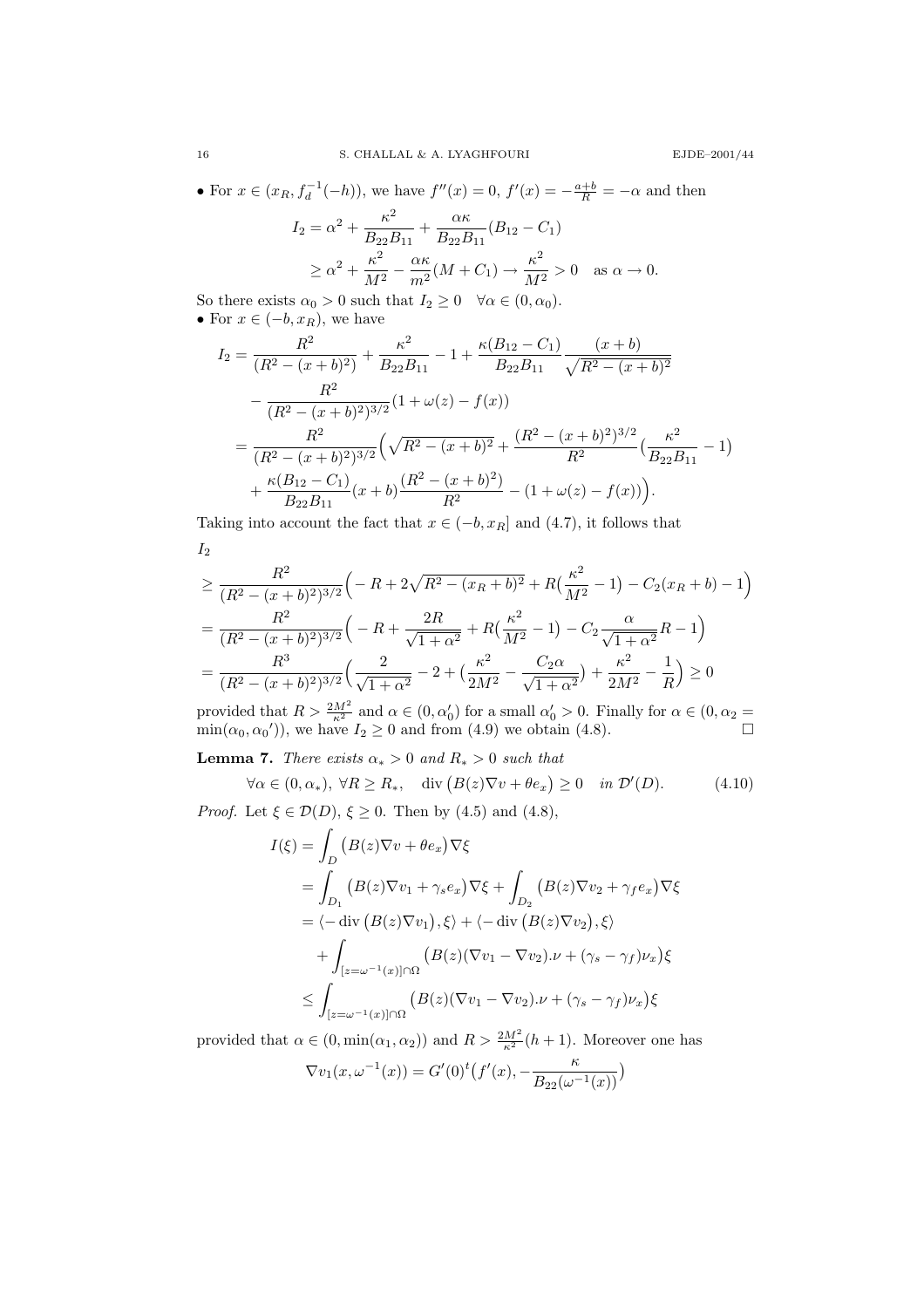$$
= \frac{2Q_s}{h^2 + 2h}^t \left(f'(x), -\frac{\kappa}{B_{22}(\omega^{-1}(x))}\right)
$$

$$
\nabla v_2(x, \omega^{-1}(x)) = K'(0)^t \left(f'(x), -\frac{\kappa}{B_{22}(\omega^{-1}(x))}\right)
$$

$$
= \frac{Q_f}{\log(1 + d)}^t \left(f'(x), -\frac{\kappa}{B_{22}(\omega^{-1}(x))}\right)
$$

$$
\nu(x, \omega^{-1}(x)) = \frac{1}{\sqrt{1 + (\omega^{-1} of)^{t^2}(x)}} t - (\omega^{-1} of)^{t^2}(x), 1)
$$
  
= 
$$
\frac{1}{\sqrt{\left(\frac{\kappa}{B_{22}(\omega^{-1} of(x))}\right)^2 + f^{t^2}(x)}} t - f'(x), \frac{\kappa}{B_{22}(\omega^{-1}(x))}.
$$

Then

$$
J_{1} = B(z)(\nabla v_{1} - \nabla v_{2}).\nu + (\gamma_{s} - \gamma_{f})\nu_{x}
$$
\n
$$
= \frac{-1}{\sqrt{\left(\frac{\kappa}{B_{22}(\omega - 1)}\sigma f(x)\right)^{2} + f^{\prime 2}(x)}}\left(\frac{2Q_{s}}{h^{2} + 2h} - \frac{Q_{f}}{\log(1 + d)}\right)
$$
\n
$$
\times B(z)^{t}\left(f'(x), \frac{-\kappa}{B_{22}(\omega - 1)}\right)^{t}\left(f'(x), \frac{-\kappa}{B_{22}(\omega - 1)}\right)
$$
\n
$$
- \frac{f'(x)}{\sqrt{\left(\frac{\kappa}{B_{22}(\omega - 1)}\sigma f(x)\right)^{2} + f^{\prime 2}(x)}}\left(\gamma_{s} - \gamma_{f}\right)
$$
\n
$$
= \frac{-1}{\sqrt{\left(\frac{\kappa}{B_{22}(\omega - 1)}\sigma f(x)\right)^{2} + f^{\prime 2}(x)}}\left(\frac{Q_{s}}{h^{2} + 2h} - \frac{Q_{f}}{\log(1 + d)}\right)
$$
\n
$$
\times B(z)^{t}\left(f'(x), \frac{-\kappa}{B_{22}(\omega - 1)}\right)^{t}\left(f'(x), \frac{-\kappa}{B_{22}(\omega - 1)}\right)
$$
\n
$$
- \frac{1}{\sqrt{\left(\frac{\kappa}{B_{22}(\omega - 1)}\sigma f(x)\right)^{2} + f^{\prime 2}(x)}}\left(\frac{Q_{s}}{h^{2} + 2h}B(z)^{t}\left(f'(x), \frac{-\kappa}{B_{22}(\omega - 1)}\sigma f(x)\right)\right)
$$
\n
$$
\times t\left(f'(x), \frac{-\kappa}{B_{22}(\omega - 1)}\sigma f(x)\right) + (\gamma_{s} - \gamma_{f})f'(x)\right).
$$

Using (4.7), we obtain

$$
J_2 = -\frac{1}{\sqrt{\left(\frac{\kappa}{B_{22}(\omega^{-1} \circ f(x))}\right)^2 + f'^2(x)}} \left(\frac{Q_s}{h^2 + 2h} B(z)^t \left(f'(x), \frac{-\kappa}{B_{22}(\omega^{-1} \circ f(x))}\right) \times {}^t \left(f'(x), \frac{-\kappa}{B_{22}(\omega^{-1} \circ f(x))}\right) + (\gamma_s - \gamma_f) f'(x)\right) \le \sqrt{\left(\frac{\kappa}{B_{22}(\omega^{-1} \circ f(x))}\right)^2 + f'^2(x) \left(\frac{-mQ_s}{h^2 + 2h} + (\gamma_s - \gamma_f) \frac{-f'(x)}{f'^2(x) + \left(\frac{\kappa}{B_{22}(\omega^{-1} \circ f(x))}\right)^2}\right)}.
$$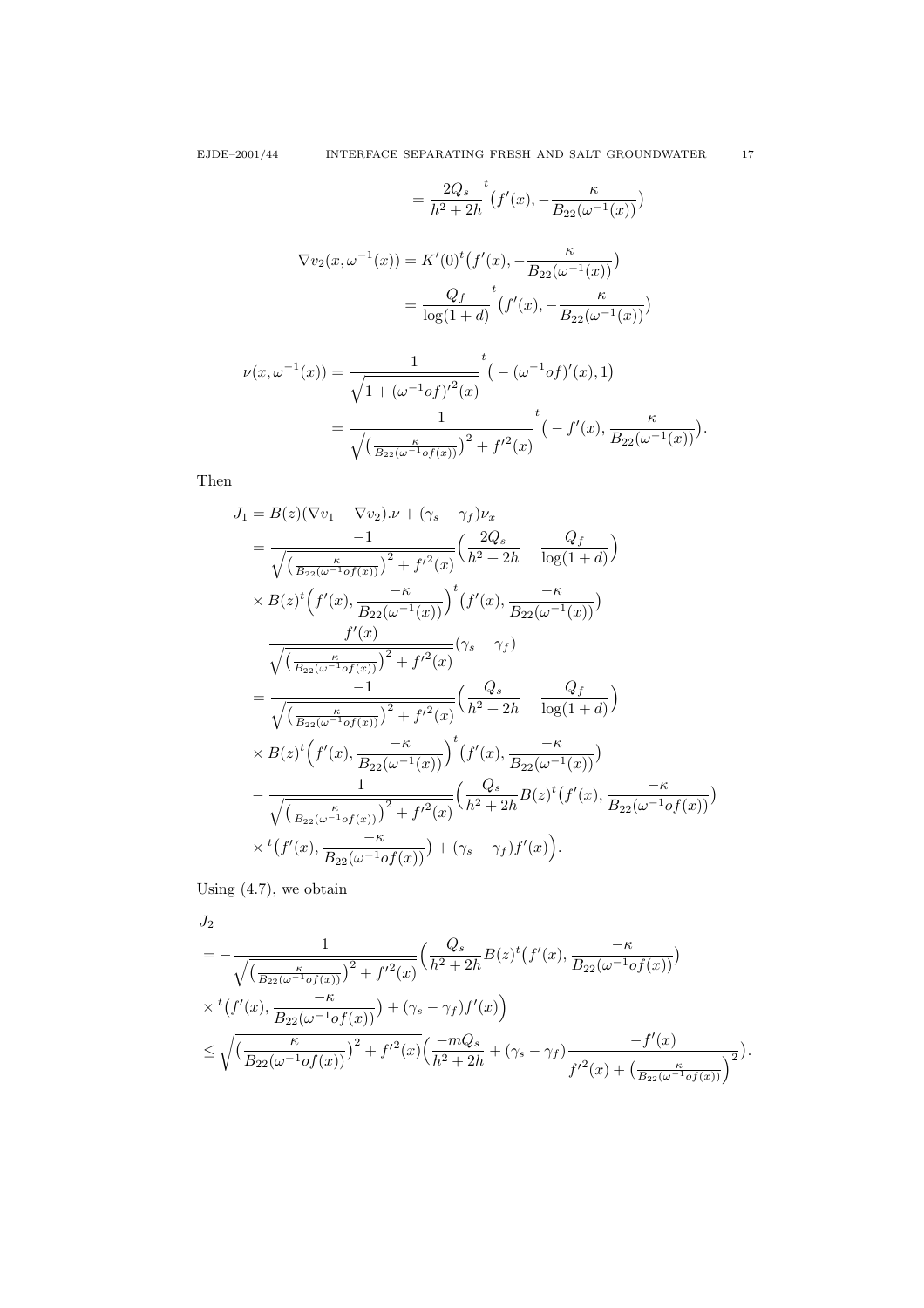Note that

$$
F(x) = \frac{-f'(x)}{f'^2(x) + \left(\frac{\kappa}{B_{22}(\omega^{-1}\sigma f(x))}\right)^2} \le -\frac{M^2}{\kappa^2}f'(x)
$$

and then

\n- If 
$$
x \in (x_R, f_d^{-1}(-h))
$$
 we have  $f'(x) = -\alpha$  and  $F(x) \leq \frac{\alpha M^2}{\kappa^2}$ .
\n- If  $x \in (-b, x_R)$
\n- If  $x \in (-b, x_R)$
\n

$$
F(x) \le -\frac{M^2}{\kappa^2} f'(x) = \frac{M^2}{\kappa^2} \frac{x+b}{\sqrt{(R^2 - (x+b)^2)}}
$$
  

$$
\le \frac{M^2}{\kappa^2} \frac{x_R + b}{R} = \frac{M^2}{\kappa^2} \frac{\alpha}{\sqrt{1 + \alpha^2}} \le \alpha \frac{M^2}{\kappa^2}.
$$

So if  $\alpha < \frac{mQ_s}{h^2 + 2h} \frac{1}{\gamma_s - \gamma_f} \frac{\kappa^2}{M^2} = \alpha_3$ , we get  $J_2 \le 0$  and then

$$
J_1 \leq \frac{1}{\sqrt{\left(\frac{\kappa}{B_{22}(\omega^{-1} \circ f(x))}\right)^2 + f'^2(x)}} \left(\frac{Q_f}{\log(1+d)} - \frac{Q_s}{h^2 + 2h}\right)
$$
  
 
$$
\times B(z)^t \left(f'(x), \frac{-\kappa}{B_{22}(\omega^{-1}(x))}\right)^t \left(f'(x), \frac{-\kappa}{B_{22}(\omega^{-1}(x))}\right).
$$

Note that

$$
\frac{Q_f}{\log(1+d)} < \frac{Q_s}{h^2+2h} \Leftrightarrow R > \frac{e^{\frac{Q_f}{Q_s}(h^2+2h)}-1+a\alpha}{\sqrt{1+\alpha^2}(\sqrt{1+\alpha^2}-1)}.
$$

Thus if  $\alpha \in (0, \alpha_* = \min(\alpha_1, \alpha_2, \alpha_3))$  and

$$
R \ge R_*(\alpha) = \max\left(\frac{a}{\alpha}, \frac{2M^2}{\kappa^2}(h+1), \frac{e^{\frac{Q_f}{Q_s}(h^2 + 2h)} - 1 + a\alpha}{\sqrt{1 + \alpha^2}(\sqrt{1 + \alpha^2} - 1)}\right),
$$

we get  $I(\xi) \leq 0$  for all  $\xi \in \mathcal{D}(D)$ ,  $\xi \geq 0$ . Therefore (4.10) holds.

 $\Box$ 

**Lemma 8.** For 
$$
R > \max\left(\frac{a}{\alpha}, \frac{a\alpha}{\sqrt{1+\alpha^2}(\sqrt{1+\alpha^2}-1)}\right)
$$
,  
\n $v \le \psi \quad on \ \partial D \quad and \quad \lim_{x \to -\infty} v(x, z) \le \lim_{x \to -\infty} \psi(x, z).$  (4.11)

Proof. Indeed we have

- $v(x, -h) = G(f(x) \omega(-h)) = G(f(x) + h) \le G(h) = Q_s = \psi(x, -h)$  for  $x < f^{-1}(-h)$ .
- $v(x, -h) = -K(\omega(-h) f(x)) = -K(-h f(x)) \le 0 < Q_s = \psi(x, -h)$  for  $x \in (f^{-1}(-h), f_d^{-1}(-h)).$
- $v(x, 0) = G(f(x) \omega(0)) = G(0) = 0 = \psi(x, 0)$  for  $x \le -b$ .
- $v(x, 0) = -K(\omega(0) f(x)) = -K(-f(x)) \leq 0 = \psi(x, 0)$  for  $x \in (-b, x_d)$ , where  $x_d$  is defined by  $f_d(x_d) = 0$  and is to be chosen such that  $x_d = 0$ . In fact  $f_d(x_d) = 0$  is equivalent to

$$
x_d = (z_R + d)\frac{R}{a+b} + x_R
$$
  
=  $\frac{R}{a+b} \left(\frac{R}{a+b} \frac{R}{\sqrt{1 + \left(\frac{R}{a+b}\right)^2}} - R + d + \frac{a+b}{\sqrt{1 + \left(\frac{R}{a+b}\right)^2}}$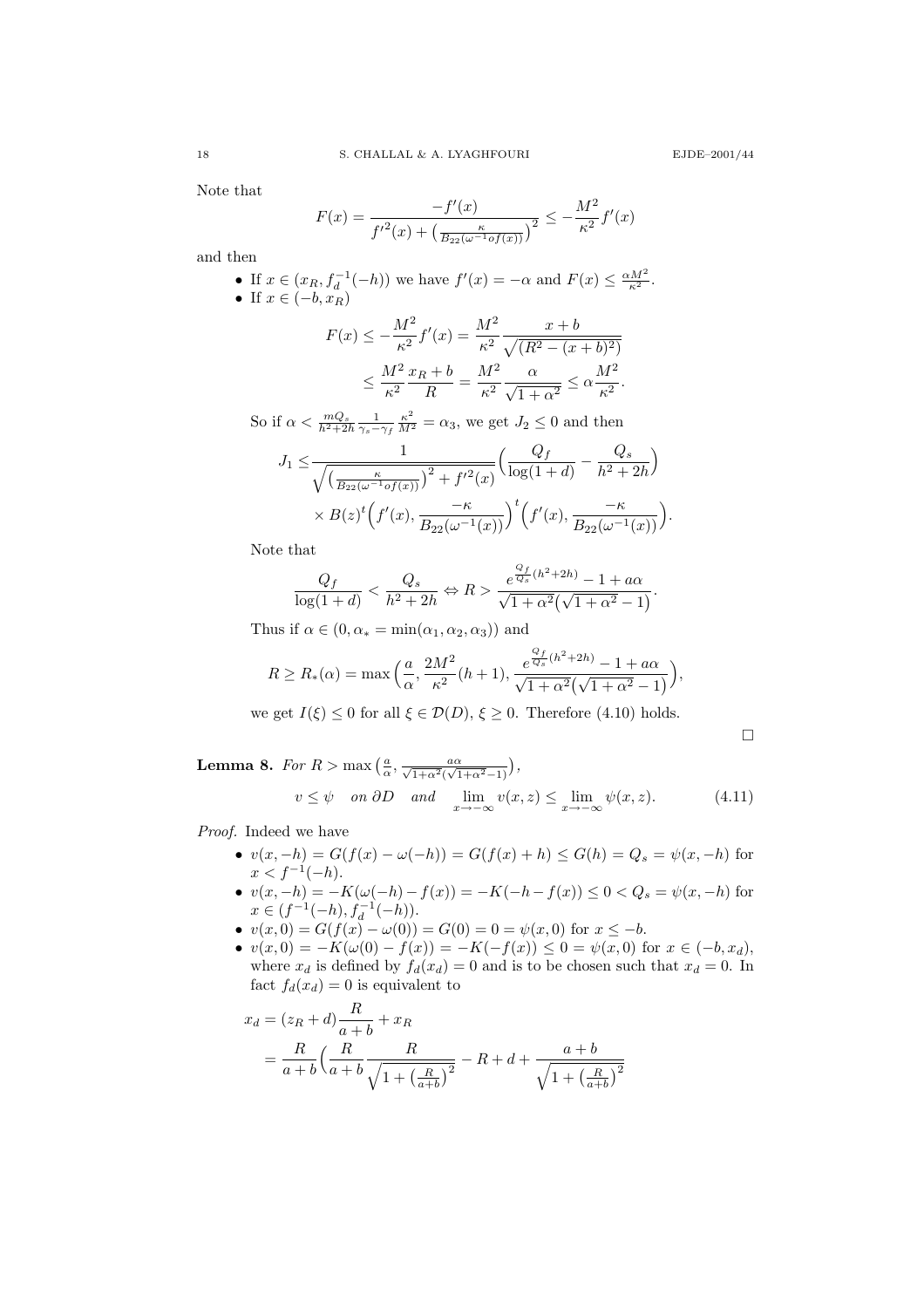$$
-\frac{(a+b)^2}{R}+\frac{a(a+b)}{R}\bigg)=\frac{1}{\alpha}\left(R\sqrt{1+\alpha^2}-(1+\alpha^2)R+d+a\alpha\right).
$$

Then we can choose  $x_d=0$  if  $d = -a\alpha + R$  $\sqrt{1+\alpha^2}(\sqrt{1+\alpha^2}-1) > 0$  which holds if

$$
R > \frac{a\alpha}{\sqrt{1 + \alpha^2}(\sqrt{1 + \alpha^2} - 1)}.
$$
  
\n•  $v(x, \omega^{-1}(x)) = -K(f_d(x) - f(x)) = -K(d) = -Q_f \le \psi(x, \omega^{-1}(x))$   
\n•  $\lim_{x \to -\infty} v(x, z) = \lim_{x \to -\infty} v_1(x, z) = \lim_{x \to -\infty} G(f(x) - \omega(z))$   
\n $= G(-\omega(z)) \le \frac{Q_s}{h} \omega(z) = v_{-\infty}(z) = \lim_{x \to -\infty} \psi(x, z).$ 

This  $(4.11)$  holds.

**Lemma 9.** For all  $\alpha \in (0, \alpha_*)$ ,  $R > \max\left(R_*(\alpha), \frac{a\alpha}{\sqrt{1+\alpha^2}(\sqrt{1+\alpha^2}-1)}\right)$ , one has

$$
\int_{D} \left( B(z) \nabla (v - \psi_0) + (\theta - \gamma_0) e_x \right) \nabla \zeta = 0 \quad \forall \zeta \in \mathcal{D}(\mathbb{R}^2)
$$
\n(4.12)

where  $\psi_0 = \min(\psi, v)$  and  $\gamma_0 = \min(\gamma, \theta)$ .

*Proof.* Let  $\zeta \in \mathcal{D}(\mathbb{R}^2)$  and consider for  $i = 1, 2$  the function  $\zeta_i$  defined as in the proof of Lemma 1. Then for  $\epsilon > 0$ , min  $(\zeta_i, \frac{v-\psi_0}{\epsilon}) \in H_0^1(D)$  by (4.11) and is nonnegative with compact support. By (4.10) and  $(\check{P})i$ , we get

$$
\int_{D \cap [v - \psi_0 \ge \epsilon \zeta_i]} B(z) \nabla (v - \psi_0) \nabla \zeta_i + \int_D (\theta - \gamma_0) \zeta_{ix}
$$
\n
$$
\le \int_D (\theta - \gamma_0) (\zeta_i - \frac{v - \psi_0}{\epsilon})_x^+
$$
\n
$$
\le (\gamma_s - \gamma_f) \int_{I_0} (\zeta_i + \frac{\psi(f^{-1} \omega(x), z)}{\epsilon})^+ - (\zeta_i - \frac{v(g(z), z)}{\epsilon})^+
$$

where  $I_0 = \{z \in (-h^*,0)/g(z) < f^{-1}\omega(z)\}\.$  Letting  $\epsilon \to 0$ , we get Z D  $(B(z)\nabla(v-\psi_0)+(\theta-\gamma_0)e_x)\nabla\zeta_i\leq 0.$ 

To obtain (4.12), we argue as in the proof of Lemma 1.  $\Box$ 

*Proof of Theorem 4.2.* Let  $u = (v - \psi_0)\chi(D)$  and  $\zeta \in \mathcal{D}([z > \omega^{-1}(x)] \cap \Omega)$ . Note that  $\theta = \gamma_f = \gamma_0$  in  $D_2$ . We deduce from (4.12)

$$
\int_{[z>\omega^{-1}(x)]\cap D} B(z)\nabla u.\nabla \zeta = 0.
$$

Since u vanishes on  $[z = \omega^{-1} \text{of}_d(x)]$ , then  $u \in H^1_{loc}(\Omega)$  and

$$
\int_{[z>\omega^{-1}(x)]\cap\Omega}B(z)\nabla u.\nabla \zeta=0.
$$

Moreover  $u \geq 0$  and  $u = 0$  in  $\Omega \setminus D$ . So by the strong maximum principle we get  $u = 0$  in  $[z > \omega^{-1}(x)] \cap \Omega$  which leads to  $v \leq \psi$  in  $D_2$ . In particular we obtain  $\psi(f^{-1}\omega(x),z) \ge v(f^{-1}\omega(z),z) = v(x,\omega^{-1}(x)) = 0.$  So  $g(z) \ge f^{-1}\omega(z)$   $\forall z \in$  $(-h^*,0)$  and then

$$
g(0-) \ge f^{-1}o\omega(0) = f^{-1}(0) = -b > -\infty.
$$

 $\Box$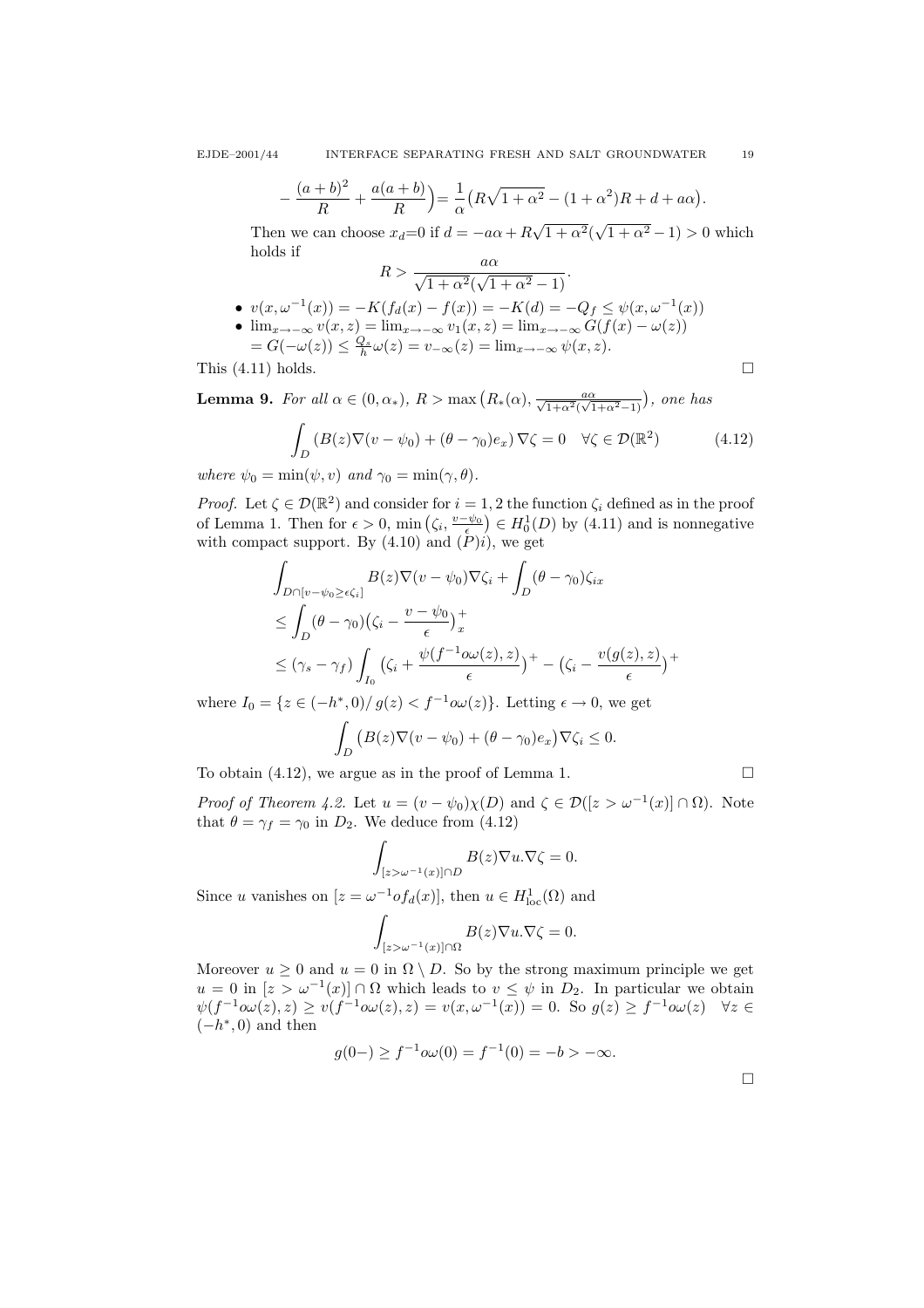4.3. The Nonlinear Homogeneous Case. Assume that  $\mathcal{B}(z,\xi) = |\xi|^{q-2}\xi$ . Then we have the following theorem.

Theorem 4.3.  $g(0-) = \lim_{z \to -\infty} g(z) > -\infty$ .

We follow the proof of Theorem 4.2 and we use the same notation with  $\omega(z) = z$ . We will need the following three Lemmas.

Lemma 10. We have

$$
\Delta_q v_1 > 0 \quad \text{in} \quad D_1, \quad \forall R > R_1 = \frac{h+1}{q-1}(|q-2|+q-1). \tag{4.13}
$$

Proof. Indeed we have

$$
\Delta_q v_1 = \text{div}(|\nabla v_1|^{q-2} \nabla v_1)
$$
  
=  $\frac{\partial}{\partial x} (|\nabla v_1|^{q-2} \frac{\partial v_1}{\partial x}) + \frac{\partial}{\partial z} (|\nabla v_1|^{q-2} \frac{\partial v_1}{\partial z})$   
=  $(G'(f(x) - z))^{q-2} (1 + f'^2(x))^{\frac{q-2}{2}}$   
 $\times ((q-1)G''(f(x) - z)(1 + f'^2(x)) + G'(f(x) - z)f''(x) \frac{1 + (q-1)f'^2(x)}{1 + f'^2(x)}).$ 

We distinguish two cases:

• If  $x < -b$  or  $x > x_R$ , we have  $f''(x) = 0$  and then  $\Delta_q v_1 > 0$  in  $D_1$ .

• If 
$$
-b < x \leq x_R
$$
, we have

$$
\Delta_q v_1 = (2\lambda (1 + f(x) - z))^{q-2} (1 + f'^2(x))^{\frac{q-2}{2}} \left( 2\lambda \frac{(R^2 - (x + b)^2)^{3/2}}{R^2} \right)
$$
  

$$
\times \left( (q-1)(R + z - 1) + (q-2)(f(x) - z + 1) \frac{(R^2 - (x + b)^2)}{R^2} \right)
$$
  

$$
\geq (2\lambda (1 + f(x) - z))^{q-2} \left( 1 + f'^2(x) \right)^{\frac{q-2}{2}} \left( 2\lambda \frac{(R^2 - (x + b)^2)^{3/2}}{R^2} \right)
$$
  

$$
\times \left( (q-1)(R - h - 1) - |q - 2|(h + 1) \right)
$$

since  $|(q-2)(f(x)-z+1)\frac{(R^2-(x+b)^2)}{R^2}|\leq |q-2|(h+1)$ . So for  $R>R_1$  we get  $\Delta_q v_1 > 0$  in  $D_1$ 

Lemma 11. For all

$$
R > R_2(\alpha) = \max\left(\frac{a}{\alpha}, \frac{(q-1) + |q-2|(h+1)}{(q-1)\left(\frac{2}{\sqrt{1+\alpha^2}} - 1\right)}\right),
$$

we have

$$
\Delta_q v_2 > 0 \quad \text{in} \quad D_2, \quad \forall \alpha \in (0, 1). \tag{4.14}
$$

Proof. We have

$$
\Delta_q v_2 = (K'(z - f(x)))^{q-2} (1 + {f'}^2(x))^{\frac{q-2}{2}} \left( -(q-1)K''(z - f(x))(1 + {f'}^2(x)) + K'(z - f(x))f''(x)(q - 1 - \frac{q-2}{1 + {f'}^2(x)}) \right).
$$

We distinguish two cases:

• For  $x_R < x < f_d^{-1}(-h)$ , we have  $f''(x) = 0$  and then  $\Delta_q v_2 > 0$  in  $D_2$ .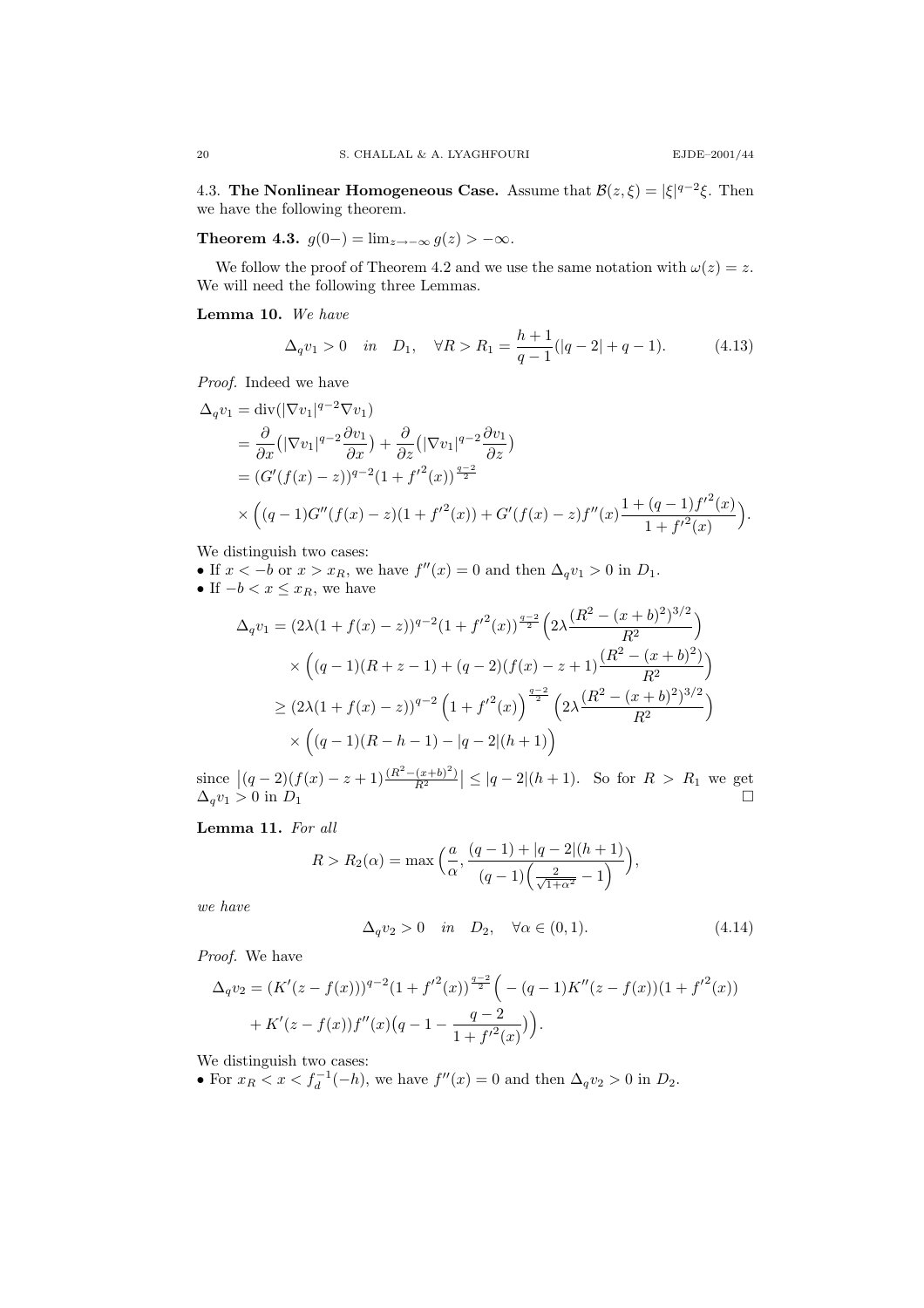• If  $-b < x \leq x_R$ , we have

$$
\Delta_q v_2
$$
\n
$$
= \mu (K'(z - f(x)))^{q-2} (1 + f'^2(x))^{\frac{q-2}{2}} \left( \frac{q-1}{(1+z - f(x))^2} \frac{R^2}{R^2 - (x+b)^2} + \frac{1}{1+z - f(x)} \left( \frac{-R^2}{(R^2 - (x+b)^2)^{3/2}} \right) \left( (q-1) - (q-2) \frac{(R^2 - (x+b)^2)}{R^2} \right) \right)
$$
\n
$$
= \mu (K'(z - f(x)))^{q-2} (1 + f'^2(x))^{\frac{q-2}{2}} \frac{R^2}{(R^2 - (x+b)^2)^{3/2}} \frac{1}{(1+z - f(x))^2}
$$
\n
$$
\times \left( (q-1)(2\sqrt{R^2 - (x+b)^2} - R) - (q-1)(1+z) + (q-2)(1+z - f(x)) \frac{(R^2 - (x+b)^2)}{R^2} \right)
$$
\n
$$
\geq \mu (K'(z - f(x)))^{q-2} (1 + f'^2(x))^{\frac{q-2}{2}} \frac{R^2}{(R^2 - (x+b)^2)^{3/2}} \frac{1}{(1+z - f(x))^2}
$$
\n
$$
\times \left( (q-1) \left( \frac{2}{\sqrt{1+\alpha^2}} - 1 \right) R - (q-1) - |q-2|(h+1) \right)
$$

since  $2\sqrt{R^2 - (x + b)^2} - R \ge 2\sqrt{R^2 - (x_R + b)^2} - R = R\left(\frac{2}{\sqrt{1 + \alpha^2}} - 1\right)$ .

If we choose  $\alpha \in (0, 1)$  such that  $\frac{2}{\sqrt{1+\alpha^2}} - 1 > 0$  and  $R \ge \max(\frac{a}{\alpha}, R_2(\alpha))$ , we get  $(4.14).$ 

**Lemma 12.** There exists  $\alpha_* > 0$  and  $R_* > 0$  such that

$$
\forall \alpha \in (0, \alpha_*), \quad \forall R > R_*, \text{ one has } \Delta_q v + \theta_x \ge 0 \text{ in } \mathcal{D}'(D). \tag{4.15}
$$

*Proof.* Let  $\xi \in \mathcal{D}(D), \xi \ge 0$ . For  $\alpha \in (0,1)$  and  $R \ge \max(R_1, R_2(\alpha), \frac{a}{\alpha})$ , we have by (4.14)-(4.15)

$$
I(\xi) = \int_{D} (|\nabla v|^{q-2} \nabla v + \theta e_x) \nabla \xi
$$
  
\n
$$
= \int_{D_1} (|\nabla v_1|^{q-2} \nabla v_1 + \gamma_s e_x) \nabla \xi + \int_{D_2} (|\nabla v_2|^{q-2} \nabla v_2 + \gamma_f e_x) \nabla \xi
$$
  
\n
$$
= \langle -\Delta_q v_1, \xi \rangle + \langle -\Delta_q v_2, \xi \rangle
$$
  
\n
$$
+ \int_{[z=f(x)] \cap D} ((|\nabla v_1|^{q-2} \nabla v_1 - |\nabla v_2|^{q-2} \nabla v_2) . \nu + (\gamma_s - \gamma_f) \nu_x) \xi
$$
  
\n
$$
\leq \int_{[z=f(x)] \cap D} ((|\nabla v_1|^{q-2} \nabla v_1 - |\nabla v_2|^{q-2} \nabla v_2) . \nu + (\gamma_s - \gamma_f) \nu_x) \xi
$$
  
\n
$$
= \int_{[z=f(x)] \cap D} J_1 \xi.
$$

Recall that

$$
\nabla v_1(x, f(x)) = \frac{2Q_s}{h^2 + 2h} (f'(x), -1)
$$
  
\n
$$
|\nabla v_1|^{q-2} \nabla v_1 = \left(\frac{2Q_s}{h^2 + 2h}\right)^{q-1} \left(1 + {f'}^2(x)\right)^{\frac{q-2}{2}} (f'(x), -1)
$$
  
\n
$$
\nabla v_2(x, f(x)) = \frac{Q_f}{\log(1 + d)} (f'(x), -1)
$$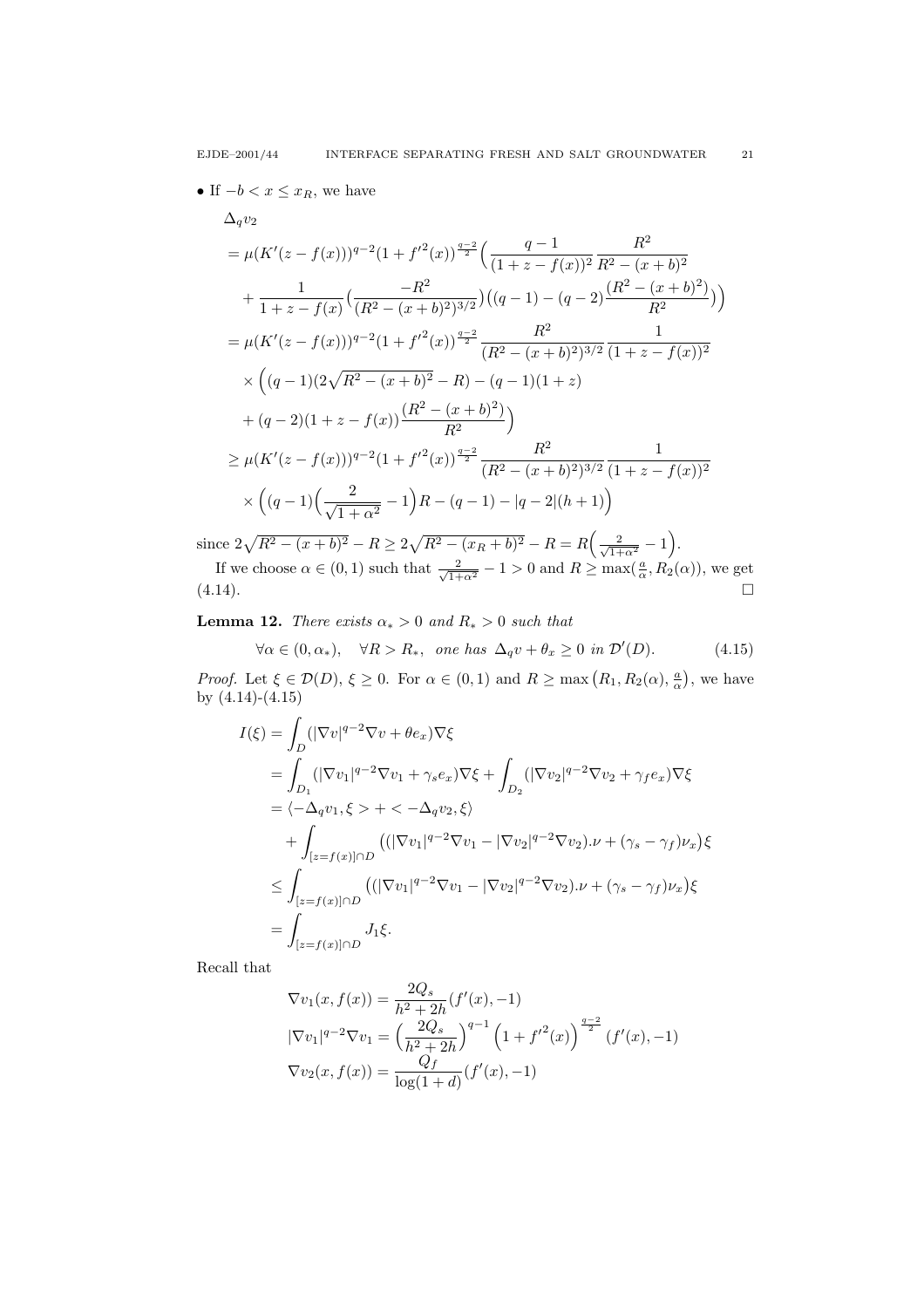$$
E\mathrm{JDE}\text{--}2001/44
$$

$$
|\nabla v_1|^{q-2} \nabla v_1 = \left(\frac{Q_f}{\log(1+d)}\right)^{q-1} \left(1 + {f'}^2(x)\right)^{\frac{q-2}{2}} (f'(x), -1)
$$
  

$$
\nu(x, f(x)) = \frac{1}{\sqrt{1 + {f'}^2(x)}} (-f'(x), 1).
$$

Then

$$
J_1 = (1 + f'^2(x))^{\frac{q-1}{2}} \Big( \left( \frac{Q_f}{\log(1+d)} \right)^{q-1} - \left( \frac{2Q_s}{h^2 + 2h} \right)^{q-1} \Big) + (\gamma_s - \gamma_f) \frac{-f'(x)}{\sqrt{1 + f'^2(x)}} = \left( 1 + f'^2(x) \right)^{\frac{q-1}{2}} \Big( \left( \frac{Q_f}{\log(1+d)} \right)^{q-1} - \frac{1}{2} \left( \frac{2Q_s}{h^2 + 2h} \right)^{q-1} \Big) + \left( 1 + f'^2(x) \right)^{\frac{q-1}{2}} \Big( (\gamma_s - \gamma_f) \frac{-f'(x)}{(1 + f'^2(x))^{q/2}} - \frac{1}{2} \left( \frac{2Q_s}{h^2 + h} \right)^{q-1} \Big).
$$

Moreover we have

$$
\frac{-f'(x)}{(1+f'^2(x))^{q/2}} \le -f'(x) \le \alpha \quad \forall x \in (-b, f_d^{-1}(-h))
$$

and for

$$
R > R_3(\alpha) = \frac{\frac{Q_f(h^2 + 2h)}{q-2}}{\sqrt{1 + \alpha^2}(\sqrt{1 + \alpha^2} - 1)}
$$

one has

$$
\left(\frac{Q_f}{\log(1+d)}\right)^{q-1} < \frac{1}{2}\left(\frac{2Q_s}{h^2+2h}\right)^{q-1} = \Big(\frac{Q_s}{2^{\frac{1}{q-1}}(h^2+2h)}\Big)^{q-1}.
$$

Thus if

$$
\alpha \in \Big(0, \alpha_* = \min \big(1, \frac{1}{2(\gamma_s - \gamma_f)} \big(\frac{2Q_s}{h^2 + 2h} \big)^{q-1} \big) \Big)
$$

and  $R \ge R_* = \max (R_1, R_2(\alpha), R_3(\alpha), \frac{a}{\alpha})$ , we get  $J_1 \le 0$  and then  $I(\xi) \le 0$  for all  $\xi \in \mathcal{D}(D), \xi \ge 0$ . Hence (4.15) holds.

*Proof of Theorem 4.3.* Clearly for  $R > \max\left(\frac{a\alpha}{\sqrt{1+\alpha^2}(\sqrt{1+\alpha^2}-1)}, \frac{a}{\alpha}\right)$ . Then we have (see Lemma 8)

$$
v \leq \psi
$$
 on  $\partial D$  and  $\lim_{x \to -\infty} v(x, z) \leq \lim_{x \to -\infty} \psi(x, z)$ .

Using (4.15) and arguing as in the proof of Lemma 1, we can establish that for all  $\alpha \in (0, \alpha_*)$  and  $R > \max\left(R_*, \frac{a\alpha}{\sqrt{1+\alpha^2}(\sqrt{1+\alpha^2}-1)}\right),$ 

$$
(\Delta_q v - \Delta_q \psi_0) + (\gamma - \theta_0)_x = 0 \quad \text{in} \quad \mathcal{D}'(D).
$$

Assume that  $D_1 \cap [\psi < 0] \neq \emptyset$  and note that we have  $\gamma = \gamma_f = \gamma_0$  and  $\theta = \gamma_s$  in  $D_1 \cap [\psi < 0]$ . We also have  $\psi = \psi_0$  in  $D_1 \cap [\psi < 0]$  since  $\psi < 0 < v$ . So we deduce that

$$
\Delta_q v = \Delta_q \psi_0 - (\gamma - \theta_0)_x = \Delta_q \psi - (\gamma_f - \gamma_s)_x = 0 \quad \text{in } \mathcal{D}'(D_1 \cap [\psi < 0]).
$$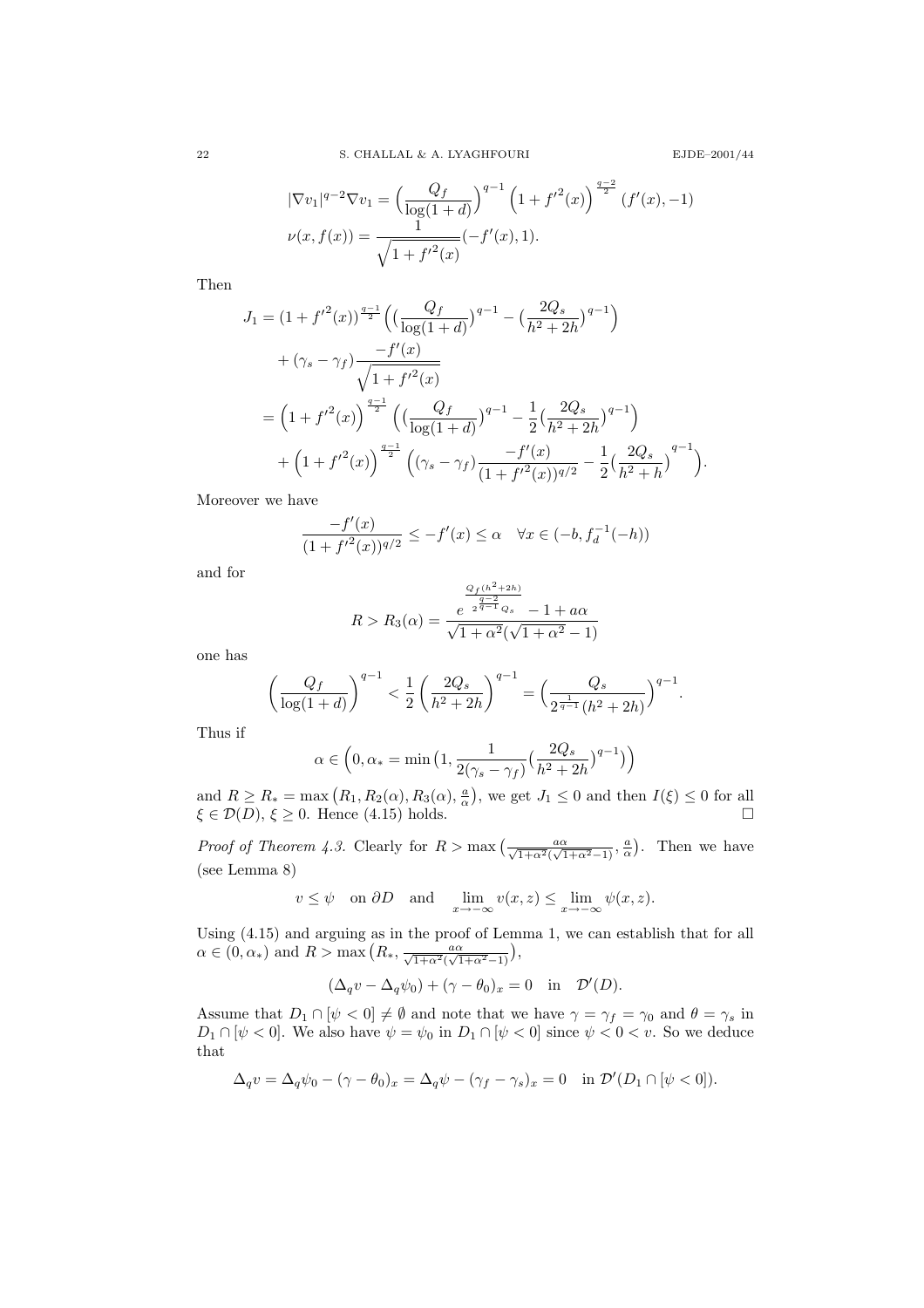This leads to a contradiction since  $\Delta_q v = \Delta_q v_1 > 0$  in  $D_1$ . Therefore  $D_1 \cap [\psi \leq \mathbb{Z}]$  $[0] = \emptyset$  and  $\psi \geq 0$  in  $D_1$ . In particular we have  $g(z) \geq f^{-1}(z)$   $\forall z \in (-h^*, 0)$  and then  $g(0-) \ge f^{-1}(0) = -b > -\infty$ . □

4.4. The Linear Homogeneous Case. Under the assumption  $\mathcal{B}(z,\xi) = \xi$  we show that  $g(0-) < 0$ . This result was announced in [1] without an explicit proof. In that paper the authors indicated that this result can be obtained by using hodograph techniques to get a semi-explicit expression for  $\bar{\psi}$  which is the unique harmonic function satisfying the same boundary and limit conditions as  $\psi$ . However an explicit proof was not given. That is why we propose here a proof of this result.

### Theorem 4.4.

$$
\lim_{z \to 0^{-}} g(z) = g(0-) \le -\frac{h}{\pi} \log \left( \frac{e^{\frac{a\pi (Q_s + Q_f)}{hQ_f}} - 1}{e^{\frac{a\pi (Q_s + Q_f)}{hQ_f}} - e^{\frac{a\pi}{h}}} \right) < 0.
$$
 (4.16)

*Proof.* Since we have  $\Delta \psi \geq 0$  and  $\Delta \bar{\psi} = 0$  in  $\Omega$ , we get by taking into account the boundary conditions and the limit behavior at infinity that  $\psi \leq \bar{\psi}$  in  $\Omega$ . Moreover if we denote by  $\bar{g}$  the function defined by  $\bar{\psi}(\bar{g}(z), z) = 0 \,\forall z \in (-h^*, 0)$ , we get  $g(z) \leq \bar{g}(z)$  for all  $z \in (-h^*, 0)$  which leads to

$$
g(0-) \le \bar{g}(0-). \tag{4.17}
$$

Next, we will prove that

$$
\bar{g}(0-) = -\frac{h}{\pi} \log \left( \frac{e^{\frac{a\pi (Q_s + Q_f)}{hQ_f}} - 1}{e^{\frac{a\pi (Q_s + Q_f)}{hQ_f}} - e^{\frac{a\pi}{h}}} \right) < 0.
$$
\n(4.18)

For simplicity we introduce the function

 $\psi_0(x, z) = \bar{\psi}(hx, h(z-1))$  for  $(x, z) \in \mathbb{R} \times [0, 1]$ 

which is harmonic in  $\mathbb{R} \times (0,1)$  and satisfies  $\psi_0(x,0) = Q_s$ ,  $\psi_0(x,1) = \phi_0(x)$  and  $\lim_{x\to\pm\infty}\psi_0(x,z)=v_{\pm\infty}(h(z-1)).$  In [12], one can find that

$$
\psi_0(x, z) = \text{Re}\left(\frac{i}{2} \int_{-\infty}^{+\infty} Q_s \coth \frac{\pi(t - x - iz)}{2} + \phi_0(ht)th \frac{\pi(t - x - iz)}{2} dt\right)
$$

$$
= -\frac{Q_s}{2} \int_{-\infty}^{+\infty} \frac{ch\pi(t - x) + \cos \pi z}{sh^2 \pi(t - x) + \sin^2 \pi z} \sin \pi z dt
$$

$$
+ \frac{1}{2} \int_{-\infty}^{+\infty} \phi_0(ht) \frac{\sin \pi z}{ch\pi(t - x) + \cos \pi z} dt
$$

$$
= -\frac{Q_s}{2} \int_{-\infty}^{+\infty} \frac{ch\pi s + \cos \pi z}{sh^2 \pi s + \sin^2 \pi z} \sin \pi z ds + \frac{1}{2} I(x, z)
$$

where

$$
I(x, z) = \int_0^{\frac{a}{h}} -\frac{Q_f}{a} ht \frac{\sin \pi z}{ch\pi (t - x) + \cos \pi z} dt + \int_{\frac{a}{h}}^{+\infty} -Q_f \frac{\sin \pi z}{ch\pi (t - x) + \cos \pi z} dt
$$
  

$$
= -\frac{Q_f}{a} h \int_{-x}^{\frac{a}{h} - x} t \frac{\sin \pi z}{ch\pi t + \cos \pi z} dt - \frac{Q_f}{a} h x \int_{-x}^{\frac{a}{h} - x} \frac{\sin \pi z}{ch\pi t + \cos \pi z} dt
$$
  

$$
-Q_f \int_{\frac{a}{h} - x}^{+\infty} \frac{\sin \pi z}{ch\pi t + \cos \pi z} dt.
$$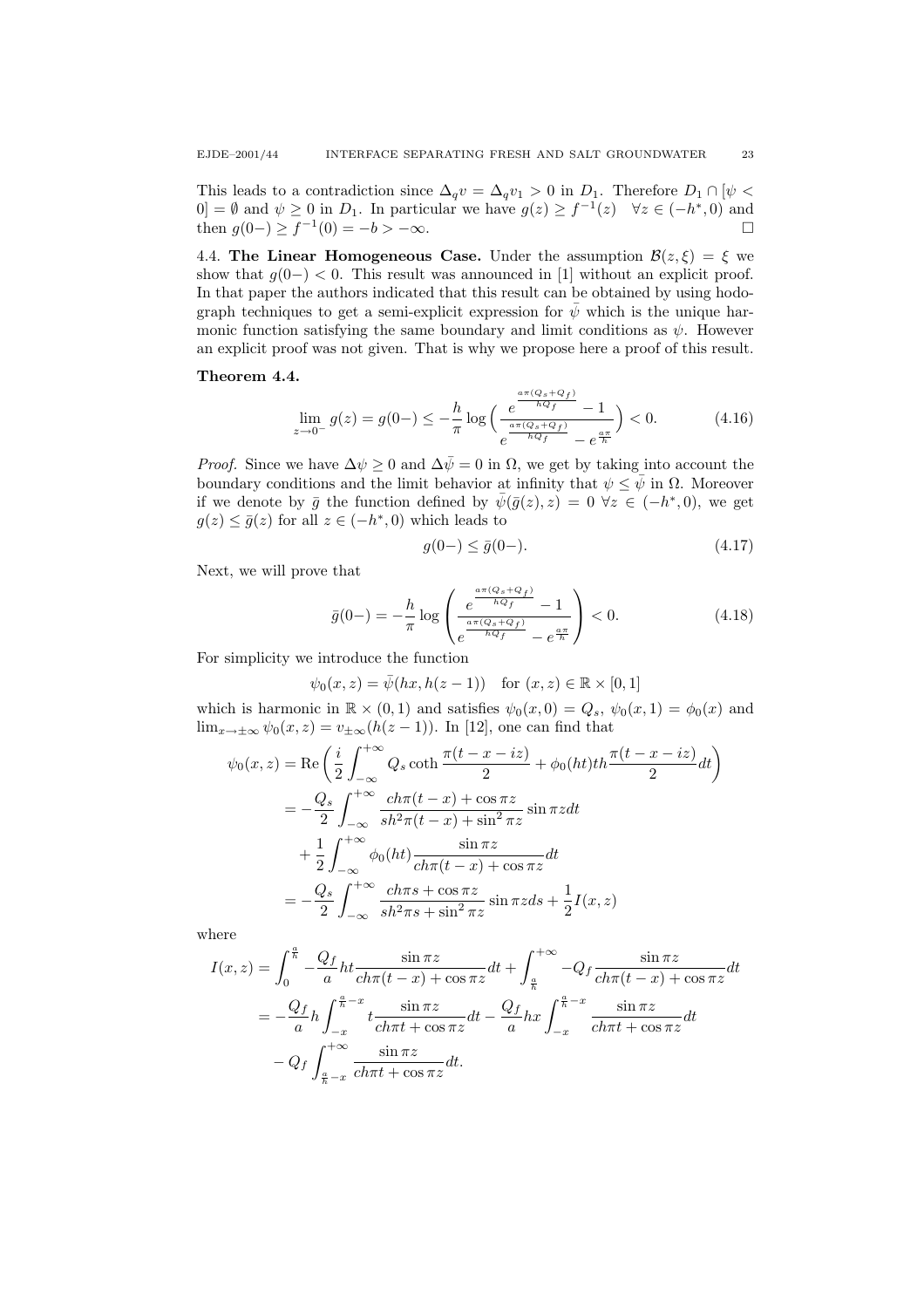Then we deduce that

$$
\frac{\partial \psi_0}{\partial x} = \frac{1}{2} \frac{\partial I}{\partial x} = -\frac{Q_f}{2a} h \int_{-x}^{\frac{a}{h}-x} \frac{\sin \pi z}{ch \pi t + \cos \pi z} dt
$$
  
=  $-\frac{hQ_f}{a \pi} \Big[ \arctan \Big( \frac{e^{(\frac{a}{h}-x)\pi} + \cos \pi z}{\sin \pi z} \Big) - \arctan \Big( \frac{e^{-\pi x} + \cos \pi z}{\sin \pi z} \Big) \Big]$ 

and for  $(x, z) \in \Omega$ 

$$
\bar{\psi}(x,z) = v_{-\infty}(z)
$$
\n
$$
- \frac{hQ_f}{a\pi} \int_{-\infty}^{\frac{x}{h}} \left( \arctan\left(\frac{e^{-\pi t} - \cos\frac{\pi z}{h}}{\sin\frac{\pi z}{h}}\right) - \arctan\left(\frac{e^{\left(\frac{a}{h} - t\right)\pi} - \cos\frac{\pi z}{h}}{\sin\frac{\pi z}{h}}\right) \right) dt.
$$

Using this formula we give an asymptotic behavior of  $\bar{\psi}$  near  $z = 0$ . Note that for  $x \leq 0$  and  $t < \frac{x}{h}$ , we have  $e^{-\pi t} > 1$  and  $e^{(\frac{a}{h} - t)\pi} > 1$ . Therefore

$$
\operatorname{Arctan}\left(\frac{e^{-\pi t} - \cos\frac{\pi z}{h}}{\sin\frac{\pi z}{h}}\right) = -\frac{\pi}{2} + \frac{\pi}{h}\frac{1}{1 - e^{-\pi t}}z + \frac{z^2}{2}p(z, t)
$$
\n
$$
\operatorname{Arctan}\left(\frac{e^{\left(\frac{a}{h} - t\right)\pi} - \cos\frac{\pi z}{h}}{\sin\frac{\pi z}{h}}\right) = -\frac{\pi}{2} + \frac{\pi}{h}\frac{1}{1 - e^{\left(\frac{a}{h} - t\right)\pi}}z + \frac{z^2}{2}q(z, t)
$$

with  $p(z, t), q(z, t) \approx e^{\pi t}$  as  $t \to -\infty$ . It follows that

$$
0 = \bar{\psi}(\bar{g}(z), z) = -\frac{Q_s}{h} z - \frac{Q_f}{a} z \int_{-\infty}^{\bar{g}(z)} \left(\frac{1}{1 - e^{-\pi t}} - \frac{1}{1 - e^{\left(\frac{a}{h} - t\right)\pi}}\right) dt
$$

$$
- \frac{hQ_f}{2\pi a} z^2 \int_{-\infty}^{\bar{g}(z)} (p(z, t) - q(z, t)) dt - \frac{Q_s}{h}
$$

$$
- \frac{Q_f}{a} \int_{-\infty}^{\bar{g}(z)} \left(\frac{1}{1 - e^{-\pi t}} - \frac{1}{1 - e^{\left(\frac{a}{h} - t\right)\pi}}\right) dt
$$

$$
= z \int_{-\infty}^{\bar{g}(z)} (p(z, t) - q(z, t)) dt.
$$

Letting  $z \to 0$ , we obtain

$$
\frac{Q_f}{a} \int_{-\infty}^{\bar{g}(0)} \left( \frac{1}{1 - e^{-\pi t}} - \frac{1}{1 - e^{\left(\frac{a}{h} - t\right)\pi}} \right) dt = \frac{Q_s}{h}
$$

and by evaluating the last integral we get (4.17). Taking into account (4.17) and  $(4.18)$ , we obtain  $(4.16)$ .

**Remark 3.** As a consequence of the above theorem, we have also  $g(0-) < 0$  when

$$
\mathcal{B}(z,\xi) = \left(\frac{C^2}{B(z)}\xi_1, B(z)\xi_2\right) \quad \text{with } C = \frac{-h}{\int_{-h}^0 \frac{ds}{B(s)}}.
$$

Let  $v(x, z) = \bar{\psi}(x, \omega(z))$  with  $\omega(z) = C \int_z^0 \frac{ds}{B(s)}$ . We remark that  $\operatorname{div}(\mathcal{B}(z,\nabla v)) = \frac{C^2}{R^2}$  $\frac{C}{B(z)}\Delta \bar{\psi}(x,\omega(z))=0.$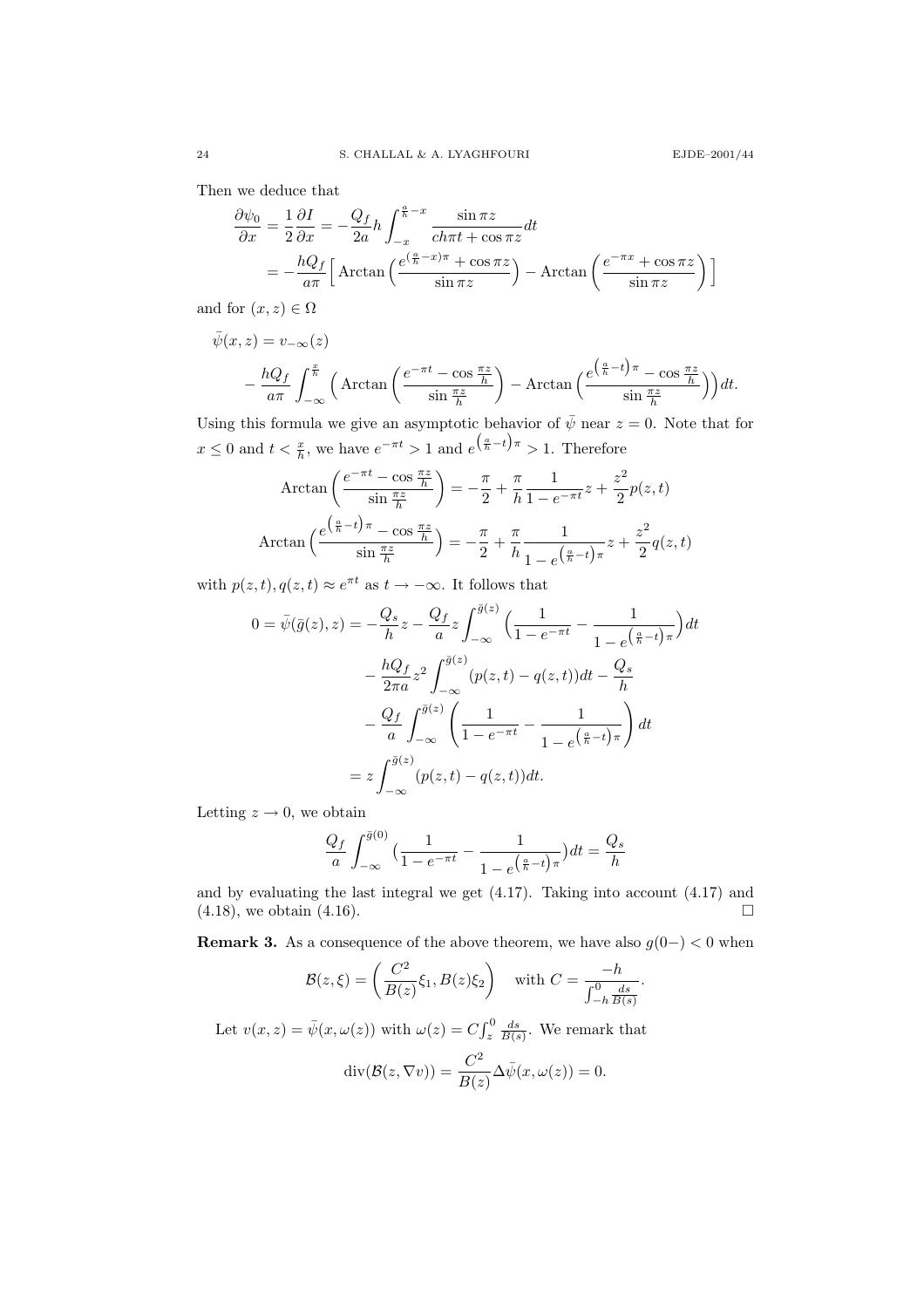Moreover  $v = \psi$  on  $\partial\Omega$  and  $\lim_{x\to\pm\infty} v = \lim_{x\to\pm\infty} \psi$ . Then we deduce that  $\psi \leq v$ in Ω which leads to

$$
\psi(\bar{g}(\omega(z)), z) \le v(\bar{g}(\omega(z)), z) = \bar{\psi}(\bar{g}(\omega(z)), \omega(z)) = 0 \quad \forall z \in (-h^*, 0).
$$

Therefore  $g(z) \le \overline{g}(\omega(z))$  for all  $z \in (-h^*, 0)$  and then  $g(0-) \le \overline{g}(0-) < 0$ .

### **APPENDIX**

This section is devoted to some technical Lemmas.

**Lemma 13** (Strong maximum principle). Let  $\Omega$  be a domain of  $\mathbb{R}^2$  and let  $\mathcal{B}$  defined on  $\Omega \times \mathbb{R}^2$  by  $\mathcal{B}(X,\xi) = |B(X)\xi|^{q-2}B^2(X)\xi$ , where  $B(X)$  is a locally Lipschitz continuous symmetric and strictly elliptic matrix. Assume that  $u_1, u_2 \in W^{1,q}_{loc}(\Omega)$ are such that

$$
\operatorname{div}(\mathcal{B}(X,\nabla u_1)) = \operatorname{div}(\mathcal{B}(X,\nabla u_2)) = 0 \quad \text{in } \mathcal{D}'(\Omega), \tag{4.19}
$$

$$
u_1 \le u_2 \quad in \ \Omega. \tag{4.20}
$$

Then we have either  $u_1 = u_2$  in  $\Omega$  or  $u_1 < u_2$  in  $\Omega$ .

For the proof of this lemma see [8].

Lemma 14. Under the same hypothesis of Lemma 13 we assume that there exists  $\Gamma_0 \subset \partial \Omega$  of class  $C^{1,\alpha}$  such that

$$
u_1 = u_2 \quad on \ \Gamma_0, \quad u_1, u_2 \in C^1(\Omega \cup \Gamma_0), \tag{4.21}
$$

$$
\mathcal{B}(X, \nabla u_1). \nu = \mathcal{B}(X, \nabla u_2). \nu \quad on \Gamma_0,
$$
\n(4.22)

$$
\nabla u_1(X) \neq 0 \quad \forall X \in \Gamma_0 \quad or \quad \nabla u_2(X) \neq 0 \quad \forall X \in \Gamma_0. \tag{4.23}
$$

Then  $u_1 = u_2$  in  $\Omega$ .

*Proof.* We first prove that  $u_1 = u_2$  in a small open set near  $\Gamma_0$ . Then we conclude by Lemma 13. Assume for example that we have  $\nabla u_1(X) \neq 0$  for all  $X \in \Gamma_0$ . Since  $u_1 \in C^1(\Omega \cup \Gamma_0)$ , there exists a small ball  $B(X_0, \epsilon_0)$  centered at some point  $X_0$  of  $\Gamma_0$  such that

$$
\nabla u_1(X) \neq 0 \quad \forall X \in B(X_0, \epsilon_0) \cap (\Omega \cup \Gamma_0)
$$

and then there exists two positive constants  $c_0$  and  $c_1$  such that

$$
c_0 \le |\nabla u_1(X)| \le c_1 \quad \forall X \in K_1 = \overline{B(X_0, \epsilon_0) \cap (\Omega \cup \Gamma_0)}.
$$
 (4.24)

Let  $u = u_1 - u_2$  and  $u_t = tu_2 + (1 - t)u_1$  for any  $t \in [0, 1]$ . Then we deduce from (4.19) and (4.22)

$$
\int_{B(X_0,\epsilon_0)\cap\Omega} (\mathcal{B}(X,\nabla u_2) - \mathcal{B}(X,\nabla u_1)).\nabla \zeta = 0 \quad \forall \zeta \in \mathcal{D}(B(X_0,\epsilon_0)).\tag{4.25}
$$

Remark that

$$
\mathcal{B}(X,\nabla u_2) - \mathcal{B}(X,\nabla u_1) = \int_0^1 \frac{d}{dt} (\mathcal{B}(X,\nabla u_t))dt,
$$

then (4.25) becomes

$$
\int_{B(X_0,\epsilon_0)\cap\Omega} C(X)\nabla u.\nabla \zeta = 0 \quad \forall \zeta \in \mathcal{D}(B(X_0,\epsilon_0))
$$
\n(4.26)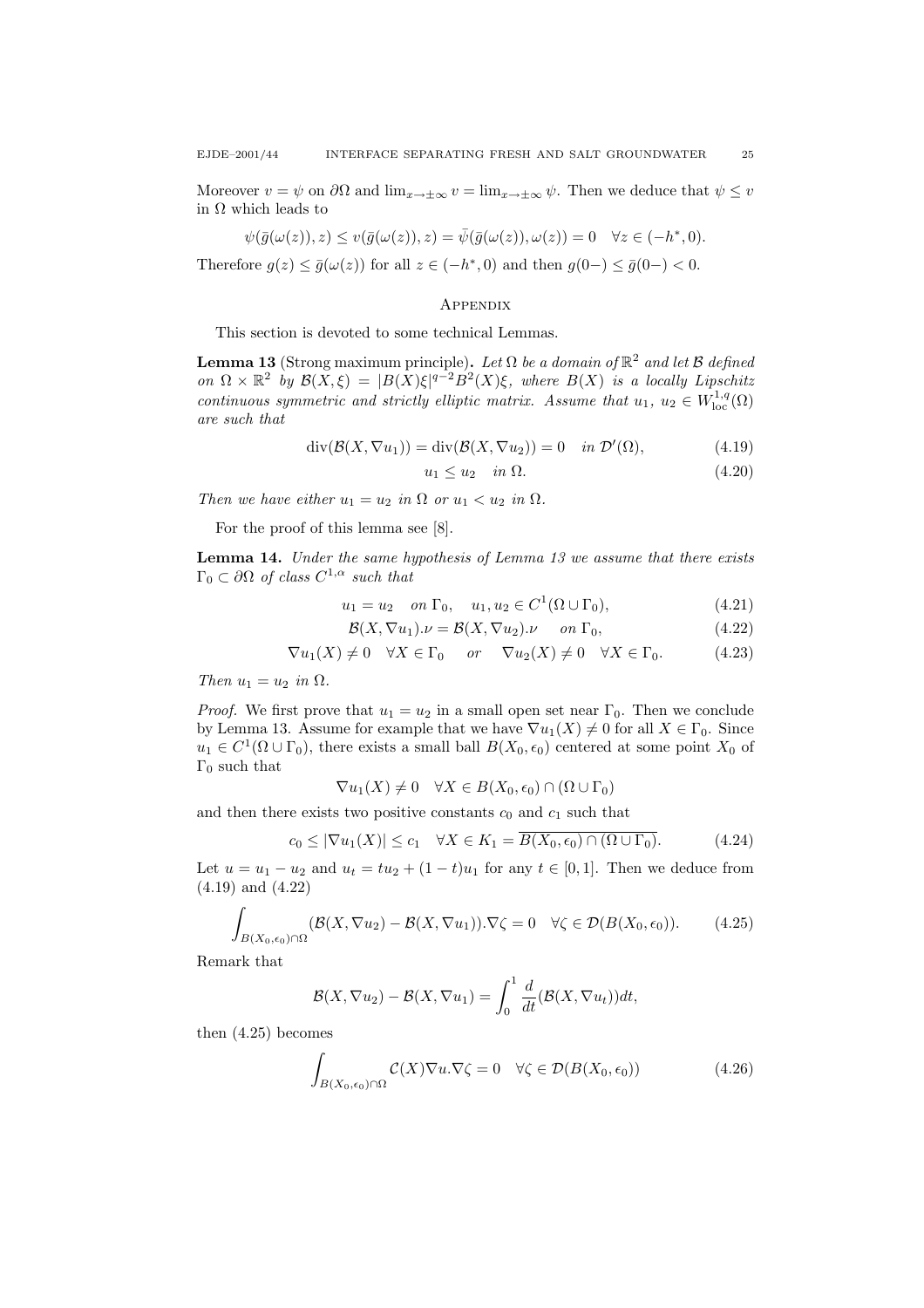where

$$
\mathcal{C}(X) = \int_0^1 \langle \mathcal{B}(X, \nabla u_t), \nabla u_t \rangle \frac{q-2}{2} \times \left( \mathcal{B}(X, \nabla u_t) + (q-2) \frac{\mathcal{B}(X, \nabla u_t) \cdot ^t (\mathcal{B}(X, \nabla u_t))}{\langle \mathcal{B}(X, \nabla u_t), \nabla u_t \rangle} \right) dt
$$

from which we deduce

 $c_2|Y|^2\lambda(X) \leq \mathcal{C}(X).Y.Y \leq c_3|Y|^2\lambda(X) \quad \forall (X,Y) \in (B(X_0,\epsilon_0) \cap \Omega) \times \mathbb{R}^2 \quad (4.27)$ 

where  $c_2, c_3$  are two positive constants and  $\lambda(X) = \int_0^1 |\nabla u_t|^{q-2} dt$ . Using (4.24) and arguing as in [11], we can prove that  $\lambda(X)$  is bounded from both sides by two positive constants  $\lambda_0, \lambda_1$  in  $B(X_0, \epsilon'_0) \cap \Omega$  for some  $\epsilon'_0 \in (0, \epsilon_0)$ . So  $\mathcal{C}(X)$  is strictly elliptic in  $B(X_0, \epsilon'_0) \cap \Omega$ . By (4.21) we can extend u by 0 to  $B(X_0, \epsilon'_0) \setminus \Omega$  so that  $u \in W^{1,q}(B(X_0, \epsilon'_0))$ . One can also extend  $\mathcal{C}(X)$  by  $c_2\lambda_0I_2$  to  $B(X_0, \epsilon'_0) \setminus \Omega$  so that it remains strictly elliptic in  $B(X_0, \epsilon'_0)$ . Then from (4.26),

$$
\int_{B(X_0,\epsilon'_0)} \mathcal{C}(X)\nabla u.\nabla \zeta = 0 \quad \forall \zeta \in \mathcal{D}(B(X_0,\epsilon'_0)).
$$
\n(4.28)

Now since  $u \ge 0$  and  $u = 0$  in  $B(X_0, \epsilon'_0) \setminus \Omega$ , we deduce from (4.28) and the strong maximum principle for linear elliptic equations that  $u = 0$  in  $B(X_0, \epsilon'_0)$  which means that  $u_1 = u_2$  in  $B(X_0, \epsilon'_0)$  $) \cap \Omega$ .

**Lemma 15** (Non-oscillation Lemma). Let  $z_0 \in (-h^*, 0)$ ,  $x_0 \in \mathbb{R}$ ,  $r > 0$  and assume that  $S_{eg} = \{(x, z_0)/|x - x_0| \le r\} \subset \Gamma$ , then we cannot have

$$
\forall (x, z) \in B_r(x_0, z_0) \setminus S_{eg} \quad \psi(x, z) \neq 0
$$

where  $B_r(x_0, z_0)$  is the open ball of center  $(x_0, z_0)$  and radius r.

The proof follows as in [4, Lemma 5.1] and uses Lemma 13.

Acknowledgments. We would like to thank KFUPM for the facilities provided and for its support.

### **REFERENCES**

- [1] H. W. Alt & C. J. Van Duijn: A stationary flow of fresh and salt groundwater in coastal aquifer. Nonlinear Analysis. Theory. Methods & Applications. Vol.14 No.8 pp.625-656, (1990).
- [2] G. Alessandrini & M. Sigalotti: Geometric properties of solutions to the inhomogeneous anisotropic p- Laplace equation in dimension two. Ann. Acad. Sci. Fenn. Math. 26 (2001), no. 1, 249-266.
- [3] J. Bear: Dynamics of fluids in porous media. American Elsevier Environmental Science Series (1972).
- [4] J. Carrillo, S. Challal & A. Lyaghfouri: A free boundary problem for a flow of fresh and salt groundwater with nonlinear Darcy's law. Advances in Mathematical Sciences and Applications 12 , no. 1, 191-215, (2002).
- [5] S. Challal & A. Lyaghfouri: A stationary flow of fresh and salt groundwater in a coastal aquifer with nonlinear Darcy's law. Applicable Analysis Vol. 67, 295-312, (1997).
- [6] S. Challal & A. Lyaghfouri: A stationary flow of fresh and salt groundwater in a heterogeneous coastal aquifer. Bollettino della Unione Matematica Italiana (8) 3-B, 505-533, (2000).
- [7] P. Ciarlet: Introduction to numerical linear algebra and optimisation. Cambridge University Press, (1989).
- [8] L. Damascelli: Comparison theorems for some quasilinear degenerate elliptic operators and applications to symmetry and monotonicity results. Ann. Inst. H. Poincaré 15, 493-516. (1998).